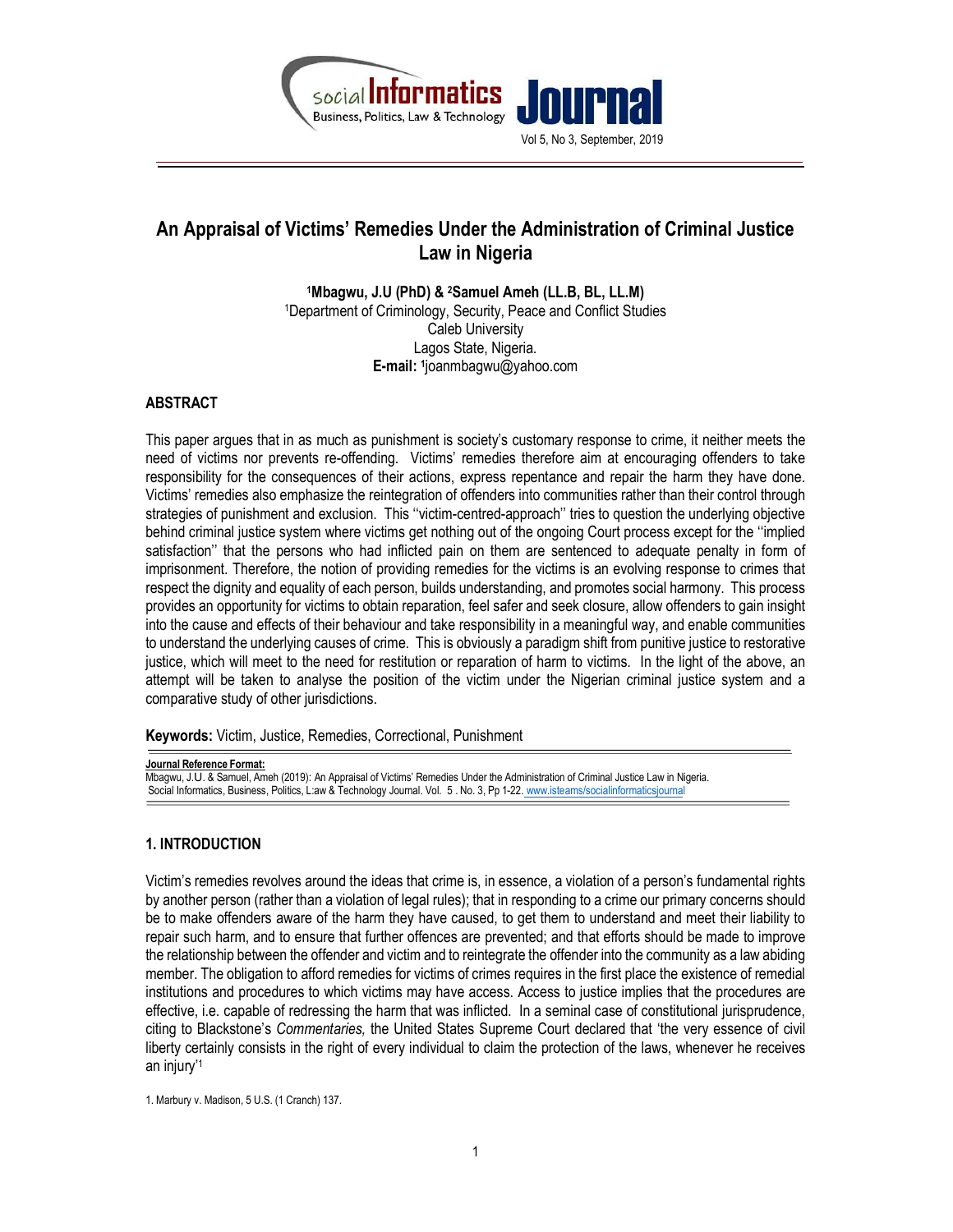

In 1961, Justice Guha Roy of India wrote: 'That a wrong done to an individual must be redressed by the offender himself or by someone else against whom the sanction of the community may be directed is one of those timeless axioms of justice without which social life is unthinkable.<sup>'2</sup> Remedies aim to place an aggrieved party in the same position as he or she would have been had no injury occurred. Even rights-violating conduct that causes no compensable harm or that brings an economic benefit to the victim is cause for complaint because it creates a moral imbalance between the victim and the wrongdoer and a moral claim concerning a wrong done. The paper thus discusses the various modes of availing victims' remedies and concludes that substantive redress can have several aims, from victim-oriented restitution in integrum and full compensation for pecuniary and non-pecuniary losses to deterrence of violations for the benefit of all members of society. The types of victims' remedies will depend upon the nature of the case, but a growing consensus on minimum standards include restitution where possible and compensation where not.

#### 1.1 Conceptual Definitions

The Black's Law Dictionary<sup>3</sup> defines remedies as "the means by which a right is enforced or the violation of a right is prevented, redressed or compensated''. The word 'remedies' contains two separate concepts, the first being procedural and the second substantive. In the first sense, remedies are the processes by which arguable claims of human rights violations are heard and decided, whether by courts, administrative agencies, or other competent bodies. The second notion of remedies refers to the outcome of the proceedings; the relief afforded the complainant or victim of crime. The Oxford English Dictionary defines 'Reparation' as 'the action of restoring something to a proper or former state' and adds that it also includes 'the action of making amends for a wrong or loss, compensation' It is intended to mend and provide the basis for ethical relationships among members of society.

Restitution relates to the return or restoration of movable property either stolen or otherwise dishonestly acquired, or taken without permission, or property innocently obtained from such successors, except negotiable instrument bona fide paid or discharged. Restoration, on the other hand, relates to restoring the possession of immovable property to a person dispossessed of it by means of force, such as, for example, in the case of forcible entry, or that of forcible detainer. The American Heritage Dictionary defines 'victim' as (a) someone who is put to death or subjected to torture or suffering by another; (b) execution or casting out a person to satisfy a deity or hierarchy; (c) victims of war; (d) person who is tricked, swindled or taken advantage of; and (e) a person who suffers injury, loss, or death as a result of a voluntary undertaking. A person may be considered a 'victim' regardless of whether the perpetrator is identified, apprehended, prosecuted, or convicted and regardless of the familial relationship between the perpetrator and the victim. Furthermore, the term 'victim' also includes the immediate family or dependents of the direct victim and persons who have suffered harm in intervening to assist victims in distress or to prevent victimization.

Though, there is no definition of 'victims of crimes' under the Administration of Criminal Justice Act 2015 and under criminal laws of Nigeria, its legal definition can be traced to the United Nations General Assembly Declaration of Basic Principles of Justice for Victim and Abuse of Power, 1985. Article 1 and 2 of the Declaration defines 'victims of crime' as, persons who, individually or collectively, have suffered harm, including physical or mental injury, emotional suffering, economic loss or substantial impairment of their fundamental rights, through acts or omissions that are in violation of criminal laws operative within Member States, including those laws prescribing criminal abuse of power.

<sup>2.</sup> Justice Roy, 'Is the Law of Responsibility of States for Injuries to Aliens a Part of Universal International Law?' (1961) 55 Am. J. Int'L. 863.

<sup>3.</sup> 6 th Edition (1990), P. 1294.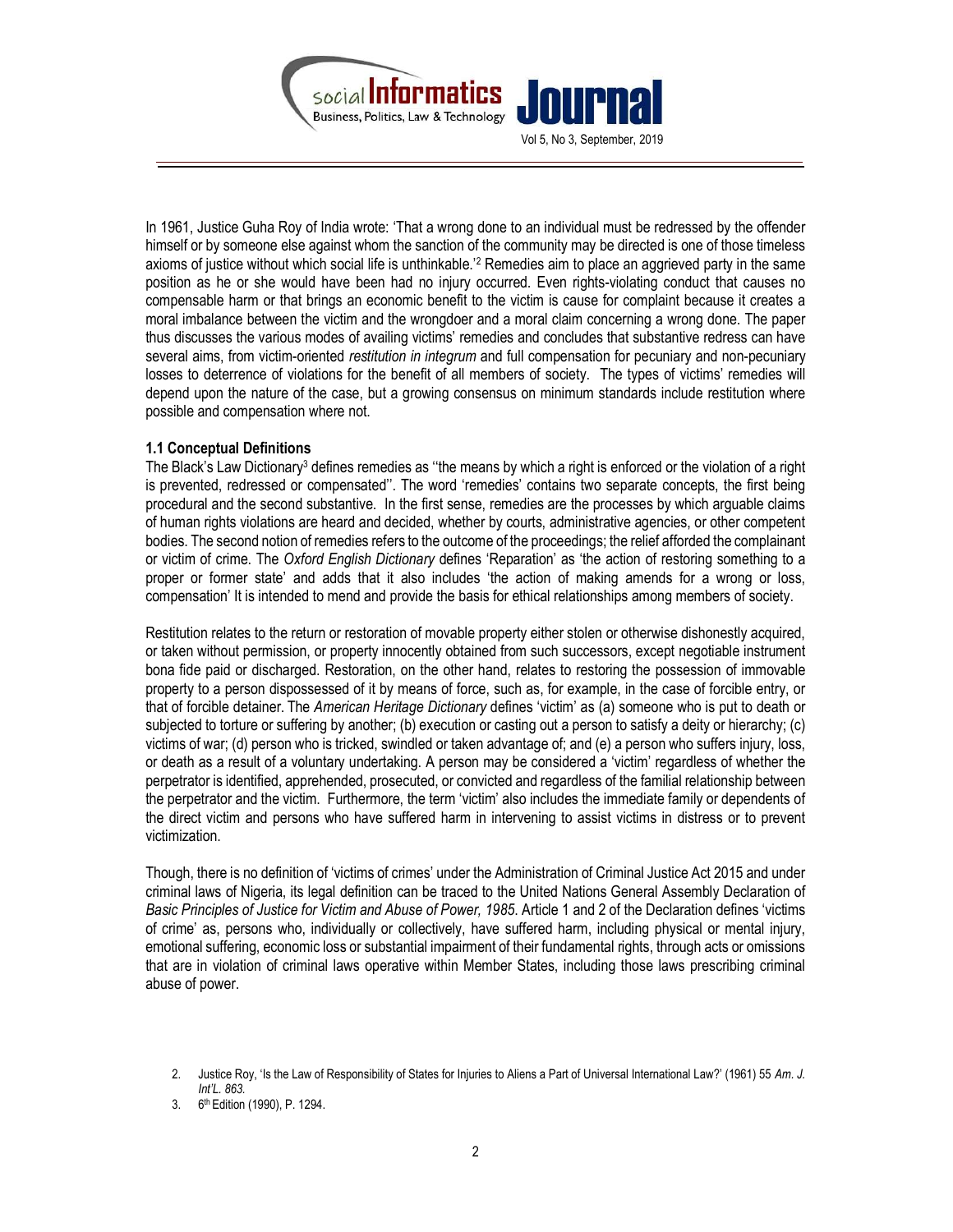

It can therefore be submitted that in strict legal terminology, 'victims' are persons who suffer a loss or injury by an act or omission of another and include all those persons who are, in the ordinary course of natural events, dependant on such person, at the time when the crime in question was so committed or omitted.

#### 1.2 Philosophical Concept of Victim's Remedy

The primary function of corrective or remedial justice is to rectify the wrong done to a victim, that is, to correct injustice. As such remedies serve moral goals. Law and its institutions are the instruments through which fault is determined and its consequences are assessed in order to redress harm caused. Aristotle described the conceptual framework for compensatory justice on which much of the modern law of remedies is based:

> What the judge aims at doing is to make the parties equal by the penalty he imposes, whereby he takes from the aggressor any gain he may have secured. The equal, then, is a mean between the more and the less. But gain and loss are each of them more or less in opposite ways, more good and less evil being gain, the more evil and the less good being loss. The equal, which we hold to be just, is now seen to be intermediate between them. Hence we conclude that corrective justice must be the mean between loss and gain. This explains why the disputants have recourse to a judge; for to go to a judge is to do justice… What the judge does is to restore equality.<sup>4</sup>

Thus, the essential features of compensatory justice are: 1. the parties are treated as equal. 2. there is damage inflicted by one party on another. 3. the remedy seeks to restore the victim to the condition he or she was in before the unjust activity occurred. Life's options have a very high existential value and their denial or impairment gives rise to a sense of injustice and demands for rectification or compensation, either restoring precisely what was lost or something equivalent in value. A morally adequate response addresses itself in the first instance to restoring the position of the victim. The moral adequacy of a substitute remedy, usually money, will vary considerably by may allow the victim to further his or her legitimate projects or goals.

In sum, rectification and compensation in the framework of basic rights serve to restore to individuals to the extent possible their capacity to achieve the ends that they personally value. The basic principles that run through these two disposition methods are the need to prevent any unjust enrichment as a result of criminality, and the need to restore the victim, as much as possible, to the pre-criminality status quo. As such, compensation may have an important rehabilitative effect, alleviate suffering, and provide for material needs while justice is primarily about the vindication of the victim and not about the punishment of the perpetrator, the wrongdoer is held responsible for providing a remedy in order to serve a moral need. Remedies express opprobrium to the wrongdoer. This is usually incorporated in the application of punishment, sometimes as a vindication of society's interest in retribution, or it can take the form of fines or exemplary or punitive damages.

<sup>4.</sup> Aristotle, The Ethics, trans. J.A.K. Thompson (1955), 148-9. Available at http://ssrn.com/abstract=2235195.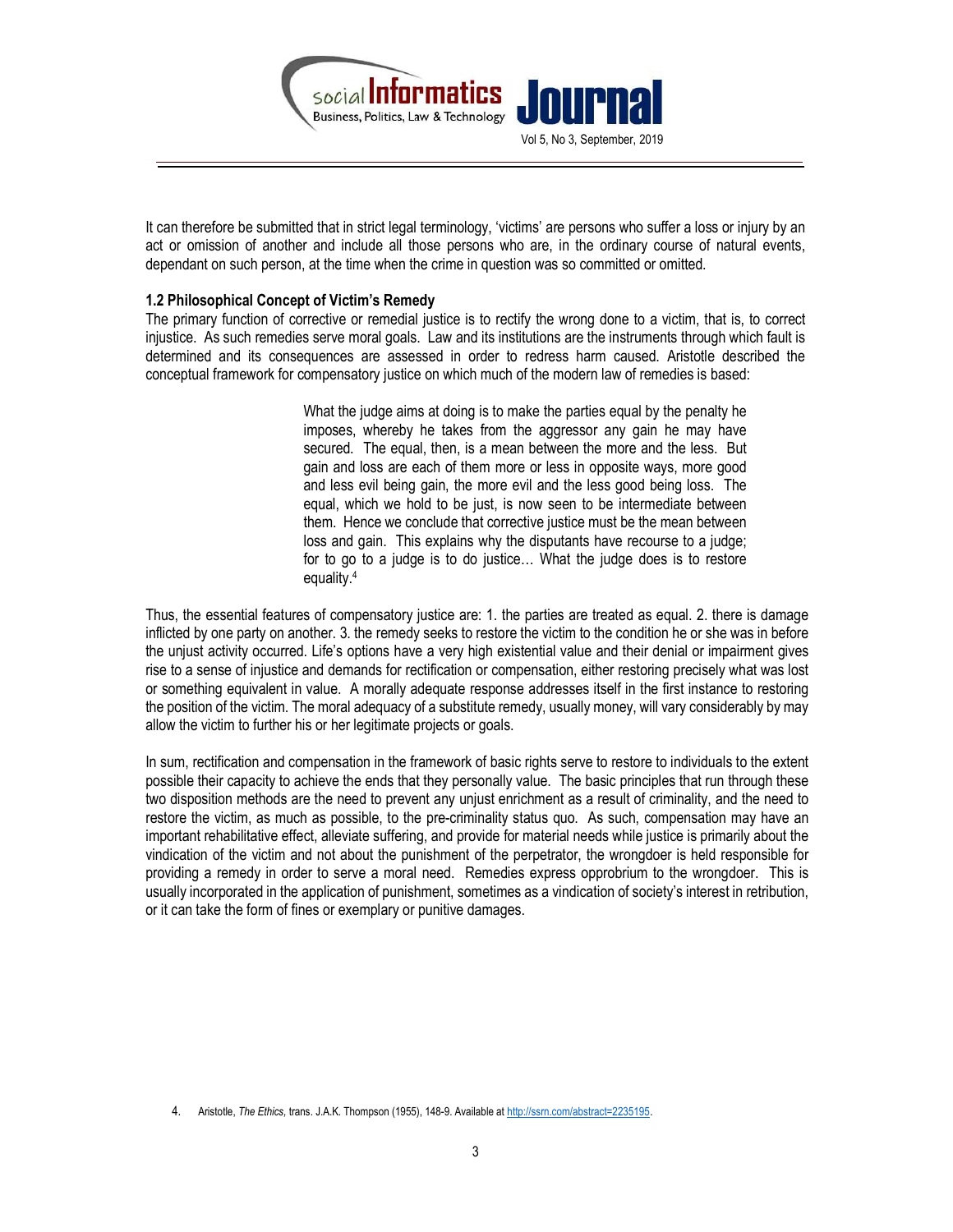

#### 1.4 Historical Overview

The historical origin of restitution, in proper sense, the so called the system of compensation lies in the history of middle ages and reference about it can be found in the Germanic Common Law. Compensatory Jurisprudence is not a new subject. History reveals that compensatory jurisprudence was accepted and followed by the Hindus, the Mohammedans and the British during their rule in India. Restitution and atonement was prescribed for various offences under 'Vedic Laws'. During the Sutra period, the setting of compensation was treated as a royal right: for murder the offender was obliged by the king to compensate the relatives of the deceased or the king or both. Manu regarded compensation as penance. Thus the concept of compensation or restitution to victims of crime for the injury or loss sustained by them is not a recent innovation.

The legal codes of the ancient Babylonians, Hebrews, Greeks, Romans, Germans and English all provided indemnification for the victim<sup>5</sup>, starting with one of the simplest and earliest rules, the lex talionis, under which the wronged party was entitled to exact 'an eye for an eye, and a tooth for a tooth.''<sup>6</sup> In ancient times, crime was dealt with on an interpersonal level, with restitution or even private resources, rather than official punishment, the main remedy.<sup>7</sup> The state played little part. For example, the Code of Hammurabi provided that individuals who had injured or taken from others must make amends, in service or in kind.<sup>8</sup>

Other early systems, such as the Torah and Sumerian Code,<sup>9</sup> required that offenders make their victims whole, as did Roman law.10 Then, in the eleventh century, William the Conqueror expanded the King's authority by declaring certain offenses crimes or ''breaches of the King's peace'', redressed only by action of the king's courts.<sup>11</sup> Accordingly, private vengeance was forbidden, fines were paid directly to the state, rather than to the victim, and punishment, rather than restitution or making amends, became the main sanction for antisocial behaviour.12 This approach, with the state wielding monopoly power over the prosecution and punishment of crime, has reigned unchallenged until recently.

Today, the proponents of restorative justice are of the opinion that the old approach should be re-examined. They argued that the traditional criminal justice system does a disservice to victims, by forcing them to relieve their ordeal at trial.<sup>13</sup> The justice system conceptualizes crime as a wrong against the state.

<sup>5.</sup> Stanley Yeo Meng Heong, 'Compensating Victims of Crime in Singapore', Malaya Law Review, Vol. 26, No. 2 (December 1984), pp. 219. See generally Schafer, The Victim and His Criminal (1986). Available at http://jstor.org/stable/24864432. accessed: 20-07-2017 19:35 UTC.

<sup>6.</sup> *Ibid;* Hobhouse, "Law and Justice" in Hudson and Galaway eds. Considering the Victim (1976), at p. 135.

<sup>7.</sup> Jean Lindsley Professor of Law, 'Prosecuting Violence: A Colloguy on Race, Community, and Justice. Cited in Richard Delgado, 'Goodbye to Hammurabi: Analyzing the Atavistic Appeal of Restorative Justice. Cited in DANIEL VAN NESS & KAREN H. STRONG, RESTORING JUSTICE FOR VICTIMS AND OFFENDERS: A RESTORATIVE RESPONSE TO CRIME (2<sup>nd</sup> ed. 1996) at 253-56. Available at http://www.jstor.org/stable/1229429. accessed: 20-07-2017 19:42 UTC.

<sup>8.</sup> Ibid.

<sup>9.</sup> Ibid. see also Fred Gay & Thomas J.Quinn, Restorative Justice and Prosecution in the Twenty-First Century, THE PROSECUTOR, Sept./Oct. 1996, at 16 (noting that Sumerian method has roots in the 600 A.D. Laws of Ethelbert). On the Torah's preference for compensation of victims, see STEVEN SCHAFER, COMPENSATION AND RESTITUTION TO VICTIMS OF CRIME (2<sup>nd</sup> ed.1970).

<sup>10.</sup> See VAN NESS & STRONG, op.cit. at 8-9.

<sup>11.</sup> Ibid. at 9-11..

<sup>12.</sup> Ibid. at 43.

<sup>13.</sup> See NATIONAL INST. OF CORRECTIONS, DEPARTMENT OF JUSTICE, RESTORATIVE JUSTICE: WHAT WORKS 3 (1996).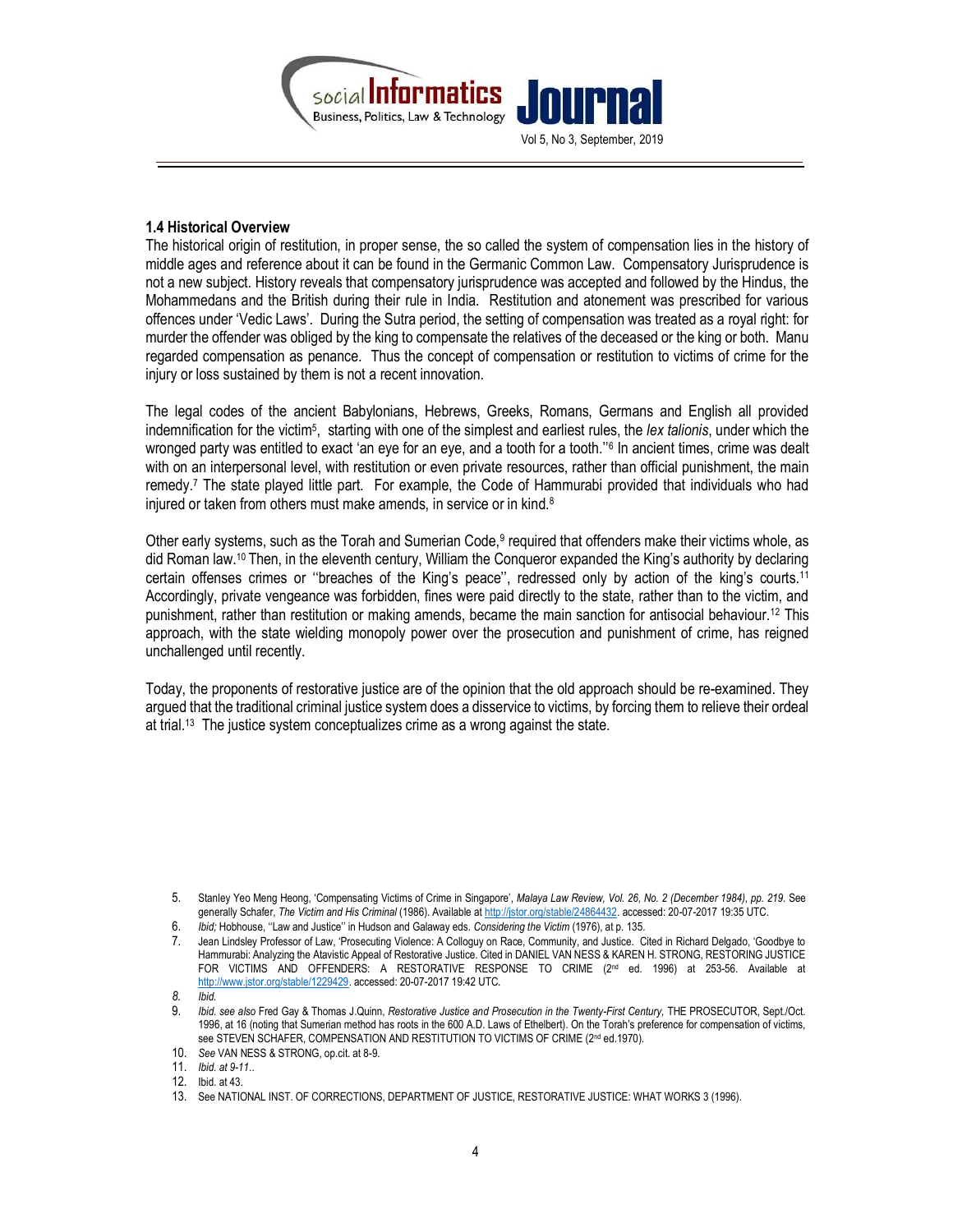

It uses the victim for her testimony, while offering little, if anything, in the way of counselling services or This is because the American criminal support.14 For the same reason, district attorneys rarely consult with the victim at key times during the course of the trial, so that he experiences a lack of control as key events take place without input.

On the African scene, including Nigeria, however, prior to the introduction of the common law and civil law based legislations on criminal law and criminal procedures, the various African criminal justice systems had traditionally always employed the tripartite approach to criminal justice administration, namely focusing on the interests of the victim, the community and the offender.15 We were never committed to the dichotomous approach of only the offender and community. Even well after the entrenchment by legislations, of the common law dichotomous approach in Nigeria, our Native Courts continued to reject the approach and continued with the traditional tripartite approach, which very much took into consideration the interests of the victim.<sup>16</sup>

In the old Tangayika (now Tanzania), on the other hand, over three decades ago, a man who had completely incapacitated his victim, a father of ten children, by injuries caused to him by criminal negligence, was convicted and sent to a term of imprisonment. When the Court Registrar explained to the family that the end of the proceedings had been reached by the imprisonment of the offender, and that nothing more was to be done by the court in the case, an elderly male relative of the victim was heard to have remarked ruefully:

> 'This judgment is contrary to custom and to natural justice, since only the Government will benefit from putting the man to some labour... There is no benefit to his wife and children…''<sup>17</sup>

The historical antecedent was traced from the middle ages to the modern times. In support of this noble objective, reference should be made to International Conferences held in Stockholm in 1878, Rome in 1885, St. Petersburg in 1890, Christina in 1891. At these congresses, it was felt that modern laws were particularly weak on this point. For instance the Italian penologists, Garofalo and Pierantoni dealt with the subject impressively to the effect that laws in different countries were harder on the victim than the offender. See also, sic valuable papers presented by Corvet, Flandin,

We can therefore deduce from the above quotation that the basic interest of a complainant today in Nigeria is to obtain personal remedy in the form of restitution of his unlawfully acquired property or compensation for the injury, loss or damage, suffered by him as a result of the wrong done to him by the offender. Thus the victim is not interested in the invocation of the criminal process mainly because of the punitive character on the offender but on available remedies which the court can grant him/her after the conviction of the offender.

- 14. This limitation is inherent in the prosecutor's role she prosecutes in the name of the state. Unlike a tort lawyer who sues on behalf of an assigned client and, of course, is under a professional obligation to consult with that client at critical stages, the victim of a crime is not the client of either the prosecutor or defense counsel and has no right, under conventional law or professional codes, to be consulted as to this wishes at critical states.
- 15. A.A. ADEYEMI, ''Towards Victim Remedy in Criminal Justice Administration in Nigeria'', 'public law journal' University of Lagos, at p. 293-294.
- 16. Ibid.
- 17. Adeniyi Olatubosun, 'Compensation to victims of crime in Nigeria: A critical Assessment of Criminal Victim Relationship', Journal of the India Law Institute, Vol.44, No.2 (April-June 2002), P.205: cited Dr. Stephen Sachafer, Restitution of Victims of Crime London Stevens & Sons Ltd. 1-7 (1960). The historical antecedent was traced from the middle ages to the modern times. In support of this noble objective, reference should be made to International Conferences held in Stockholm in 1878, Rome in 1885, St. Petersburg in 1890, Christina in 1891. At these congresses, it was felt that modern laws were particularly weak on this point. For instance the Italian penologists, Garofalo and Pierantoni dealt with the subject impressively to the effect that laws in different countries were harder on the victim than the offender. See also, sic valuable papers presented by Corvet, Flandin,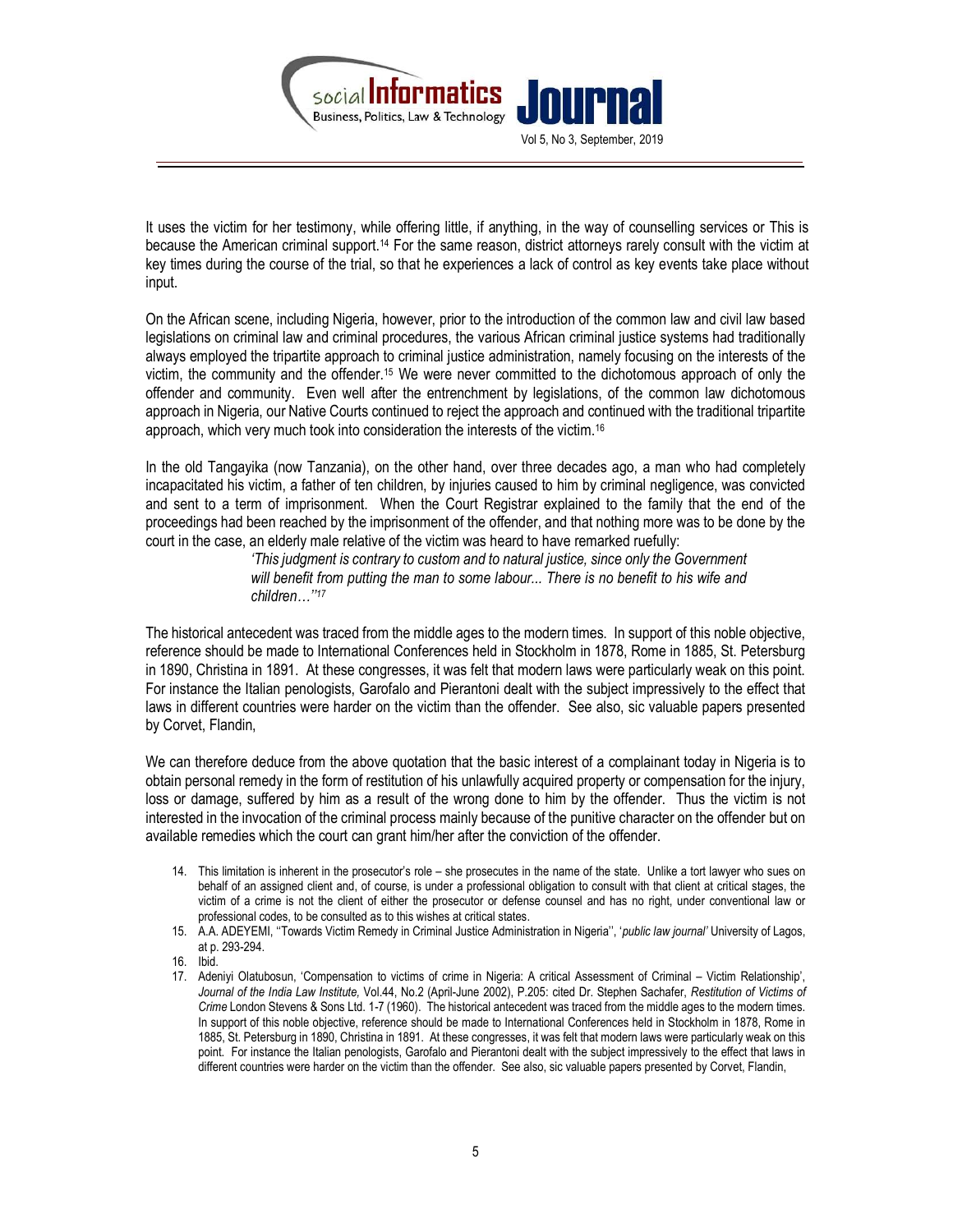

Before the advent of the British, Nigeria had its own system of criminal justice with native courts administering justice to all manner of people. Apart from punishment, there were provisions for compensation or restitution coupled with various rights for the victims of crime.18 Consequently, Adeyemi A.A.19 submitted that:

> ''The Nigerian law should no longer sustain the adherence to the European conception of criminal justice, which has hinged on the dichotomous approach to involving the consideration of the State and the offender as the only parties in the criminal process – a situation which has resulted largely in the denial of remedy to victims of crimes in our administration of criminal justice.''

The above position may to some extent reflect the historical development from the primitive stage when criminal proceedings were largely left to the initiative of the victim and his family or tribe to the present stage when his power is, on the whole concentrated in the hands of the State.19 The problem created by the neglect of victim remedy, resulting from the dichotomous approach of the criminal process, which recognises only the state and the offender as 'the parties', has become recognised universally. The resultant recognition of the need to provide for victim remedy has led to partial attempts in some jurisdictions, apparently hampered by the theory of the 'dichotomy of the parties', to introduce 'Victim Impact Statements' into criminal proceedings.<sup>20</sup>

This need arises as a consequence of the lack of definite procedure for qualifying the amount of compensation to be awarded and if the quantum of damages is to be awarded by the trial court, it is often determined without hearing from the victim as to the extent of the injuries suffered and other expenses incurred by the victim. At the International arena, the current position in improving the situation of victim of crime was first considered in New Zealand which established the major comprehensive state crime victim compensation programme, granting awards to victims of violent crime in respect of medical and funeral expenses and for lost earnings and support.<sup>21</sup> In Australia, the government enacted a new law to increase maximum compensation available to victims with effect from 1st of September 1990. The Government recognised the right of victims by implementing the 1985 United Nations Declarations on the Rights of the Victims.22 It is submitted that Nigeria is overdue in enacting Victim's Bills of Rights and Enforcement mechanism so as to meet up with the United Nations Declaration of Basic Principles of Justice for victims of crime and abuse of power. Thus, victim's remedies in form of restitution and compensation should be couched in our Administration of Criminal Justice System in all offences, thereby serving substantially as an alternative to imprisonment and consequently decongesting the prison and reintegrating offenders into the society to live a normal life. In England, the development of victims' remedies is of modern phenomenon with the setting up of the Criminal Injuries Compensation Board in August 1964<sup>23</sup> Under the scheme, anyone who suffers personal injuries on or after that date as direct consequence of criminal offence or trying to arrest an offender or to prevent a crime can apply for compensation. Thus, encouraging more use of financial penalties, especially compensation to victims and fines which take account of offenders' means.

18. See, A.A. Adeyemi, ''Criminology in contemporary Africa'' 1-29 Nigerian Journal of Criminology Vol. 2 No.1. see also, Milner, A., The Nigerian Penal System 22-47 (1972).

- 21. Adeniyi Olatubosun, op. cit. p. 219. See, Archibold, Criminal Pleading Evidence and Practice 5-289-724 (42<sup>nd</sup> ed. Maxwell 1985).
- 22. See, The Statutes Amendment (Victims of Crimes) Act, 1990 and Commonwealth Law Bulletin 657-859 Vol. 16, No.2 April, 1990. The Declaration recommends measures to be taken at the International and Regional level to improve access to justice, and fair treatment, restitution, compensation and social assistance for victims of crime.
- 23. See Archibold op.cit.

<sup>19.</sup> Ibid.

<sup>20.</sup> Paced, Poet, Prins and Zucker respectively. See also William Tallack, Reparation to the injured and the Rights of Crime to Compensation 6-7 (London, 1990).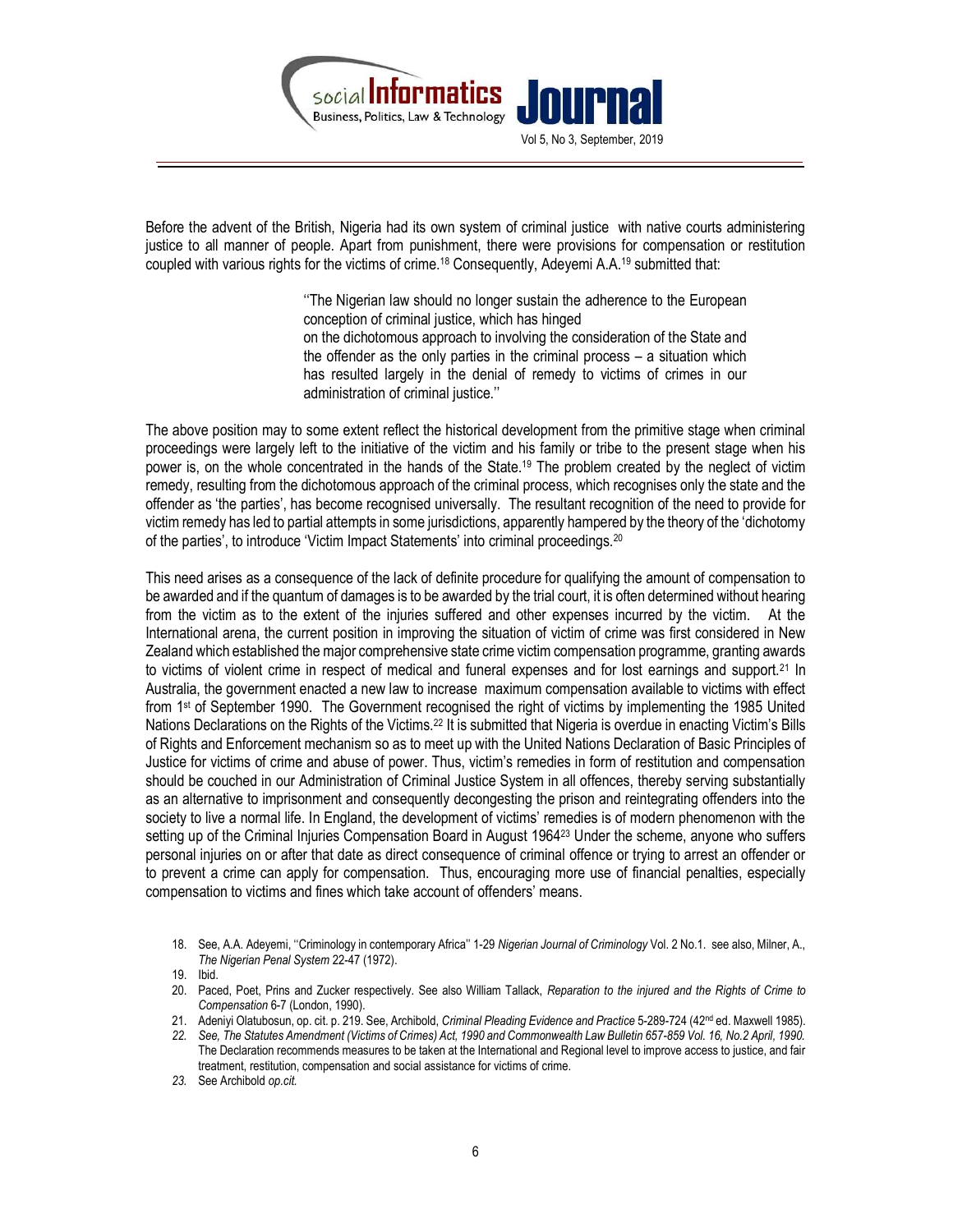

It is further interesting to note that the United Nations has set regional and international standards regarding victims of crimes, the prevention of victimisation, access of the victim to justice and fair treatment, restitution from the offender, compensation from the state and social assistance towards recovery.<sup>24</sup> This is a clarion call to all states to adopt international best practice in sentencing options by shifting much attention from the traditional view to the material problems of the victim of crimes arising out of his misfortunes. In a lawless state like Nigeria where violations of human rights has become a norm, international best practice will ensure the protection of the right to private properties and right to life provided under chapter IV of the 1999 Constitution of the Federal Republic of Nigeria (as amended). Justice is thus available to the victims of criminal acts where the criminal offender was never caught or where the properties involved have been disposed of and not recovered or where the accused is not a man of means.

## PART TWO

### 2.1 Legal Framework On Victims' Remedies

In both domestic and international contexts, acknowledgment of the victims' suffering after trial and sentencing could be provided by means of compensation, as envisaged by the United Nations Basic Principles.25 Therefore, the United Nations, in cognizance of the problem created by the dichotomous approach of the criminal process between only state and the offender, has at its General Assembly adopted a resolution on the Declaration of Basic Principles of Justice for Victims of Crime and Abuse of Power in 1986. The Declaration grants the victims of crime a plethora of rights. It also declares that informal mechanisms for the resolution of disputes, including mediation, arbitration and customary justice or indigenous practices, should be utilized where appropriate to facilitate conciliation and redress for victims. These recommended models appear to be similar to our indigenous African methods of criminal justice. The Declaration provides for the remedies of restitution and compensation. Paragraph 8 provides that:

> ''Offenders or third parties responsible for their behaviour should, where appropriate, make fair restitution to victims, their families or dependants. Such restitution should include the return of property or payment for the harm or loss suffered, reimbursement of expenses incurred as a result of the victimization, the provision of services and the restoration of rights.''

Paragraph 9 is a call on governments to review their practices, regulations and laws to consider restitution as an available sentencing option in criminal cases, in addition to other criminal sanctions. The Declaration also called on states to endeavour to provide compensation when it is not fully available from the offender. Such compensation are payable to:

- a) Victims who have sustained significant bodily injury or impairment of physical or mental health as a result of serious crimes;
- b) The family, in particular dependants of persons who have died or become physically or mentally incapacitated a result of such victimization.

The above signifies that the United Nations has set regional and international standards regarding victims of crimes, the prevention of victimisation, access of the victim to justice and fair treatment, restitution from the offender, compensation from the state and social assistance towards recovery.<sup>26</sup>

- 24. Victims of Crime: survery of redress, restitution and compensation for victims of crime; UN documents A. (CONF 121/4/1985) G.A. Res 40/43/UNGA or Supp. (No. 53) at 213-15, UNDC A/40/53 (1963).
- 25. Basic principles 12 and 13.
- 26. Victims of crime: survey of redress, restitution and compensation for victims of crime; UN documents A. (CONF 121/4/1985) G. A. Res. 40/43/UNGA or Supp. (No. 53) at 213-15, UNDC A/40/53 (1963).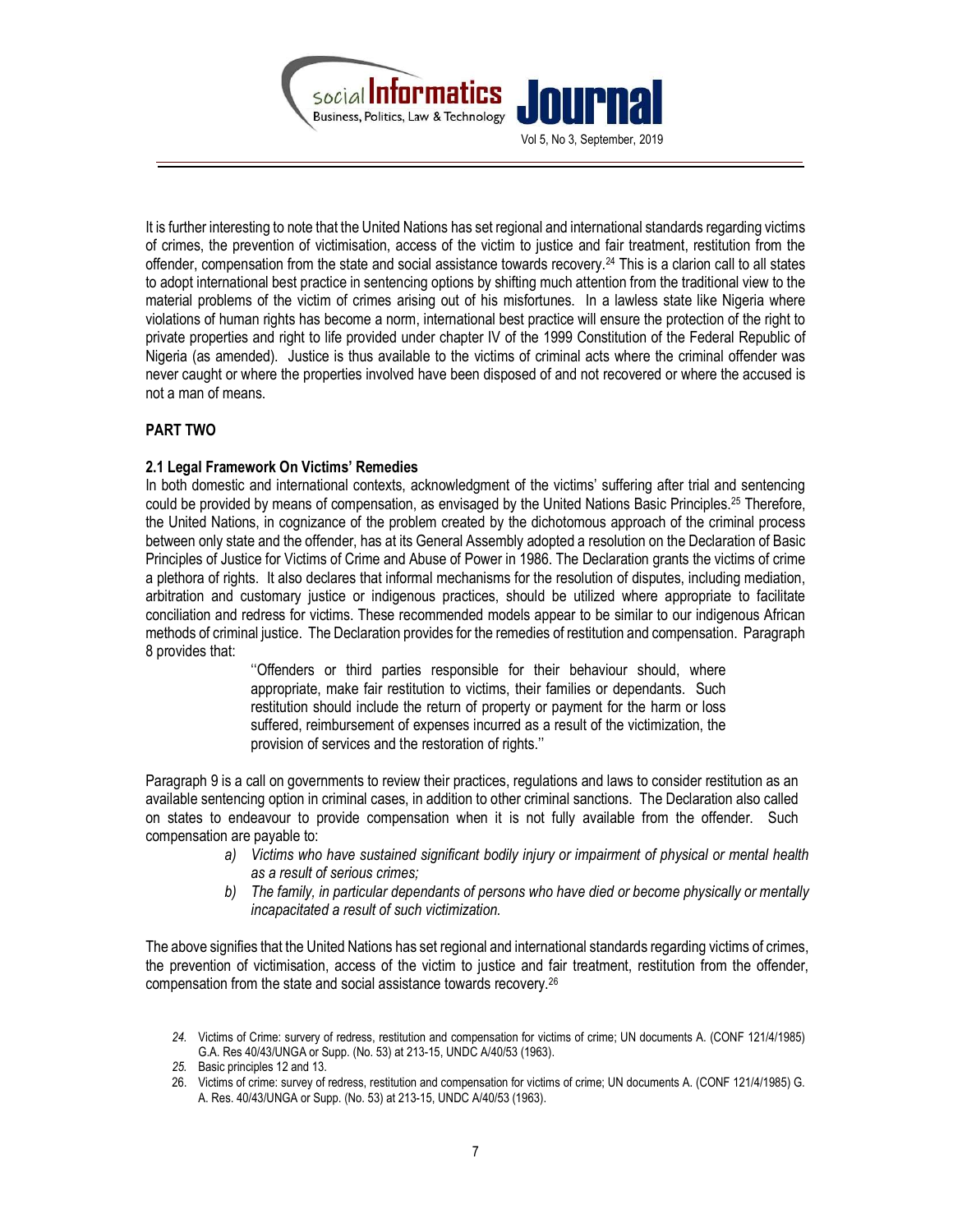

In Nigeria, a search of our statute books reveals that there are scanty provisions dotted in dealing with victims' remedies. This is because our sentencing policy has so far relied heavily on the machinery of punishment to the neglect of victim's remedy. For instance, conviction is a precondition for the award of compensation, which need not be the case. From arrest to sentencing, the law is concerned mainly with the offender, although the trial initiated by the victim and relies on the victim's participation for its success, offers little direct relief to the victim. The system has been more punitive than remedial and as such its operators have become insensitive to the victim's plight. The victim is thus largely left to seek redress in separate civil actions often involving costly proceedings.27 The major remedies evident in our laws are: restitution, compensation, replacement and damages. Even where the legislation is in place, judicial officers make little or no use of the provisions. This is regrettable more so that the contents of these provisions are unsatisfactory and cannot be said to confront the issue of redress for the victim. The repealed provisions include the Penal Code, The Criminal Act, The Criminal Procedure Code, The Criminal Procedural Act and the Police Act. At present the legal remedies available to victims of crime has been provided in the Administration of Criminal Justice Act, 2015 and the Administration of Criminal Justice Law of Lagos State, 2015 respectively.

Sections 319-328 of the Administration of Criminal Justice Act, 2015 provides for compensation and restitution as means of providing remedies to victims of crime for which the offender was convicted. Compensation ordered to be paid under the Act may be enforced as if it was a fine.28 One essential feature of the ACJA is its paradigm shift from punishment as the main goal of criminal justice to restorative justice which pays serious attention to the needs of the society, the victims, vulnerable persons and human dignity generally. The victim, the offender and affected members of the community become central to the criminal justice process, with State and legal professionals becoming facilitators of a system that aims at offender accountability, reparation to the victim and full participation by the victim, offender and community.

It is observed that the Act and our criminal justice system have failed to provide victim's remedy in the area of emotional impact. Crime is often described in terms of three primary impacts; physical, financial and emotional. Unfortunately, the criminal justice system does little to address the needs of victims. However, it is noteworthy that prior to the enactment of the Administration of Criminal Justice Act 2015, which repealed the Criminal Procedure Act (CPA) and Criminal Procedure Code, (CPC) some States in southern Nigeria had abolished the CPA (adopted as Criminal Procedure Law) and had enacted new legislations affording a broader coverage for criminal justice administration, far beyond the procedure and practice applicable in criminal trials in their jurisdiction. The State of Lagos blazed the trail in South--‐western Nigeria with the enactment of the Lagos State Administration of Criminal Justice Law in 2007 and later re--‐enacted in 2011 and 2015 and lately followed by Ekiti State with her Administration of Criminal Justice Law 2014. It is remarkable that the new Administration of Criminal Justice Act 2015 features several innovative and revolutionary provisions, first introduced into the criminal Justice system by the above---mentioned laws, but with some modifications and variations as deemed necessary in the light of real challenges and practical difficulties faced in the operation and implementation of these provisions, within their jurisdiction of application.

Therefore, several provisions in the Ekiti State Administration of Criminal Justice Law 2014, features by the Administration of Criminal Justice Act 2015 (ACJA) have been refined, and fine---tuned to address the challenges encountered in their implementation and fill in the gaps observed over time. However, it is believed that a comparison of some of the similar features of the Ekiti ACJL 2014 and the ACJA 2015 and the effects of the implementation of the provisions of the former on criminal justice administration in the State will greatly assist in the understanding and appreciation of the similar provisions in the new Administration of Criminal Justice Act, 2015 (ACJA), especially in the area of victim's remedy.

- 27. A. A. Adeyemi, op.cit. p. 295.
- 28. See Section 325 of the ACJA, 2015.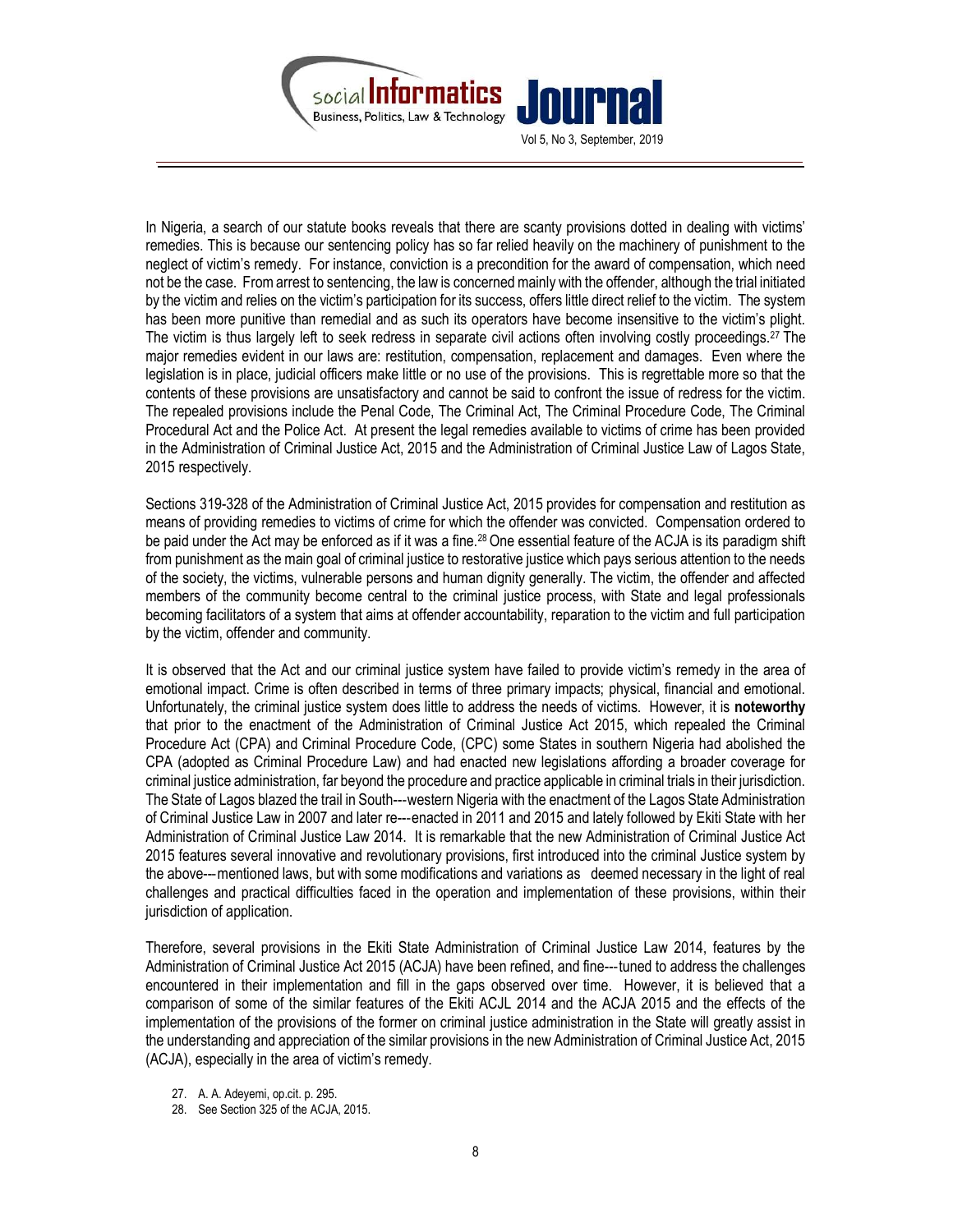

Despite the above landmark legislation both at local and international level, the role of the victim is still largely relegated to that of occasional participant or observer. They continue to have no legal standing, the absence of which relegates them to a lesser status; they are not viewed or treated as key stakeholders. Their experience in the criminal justice system often mirrors their status during the commission of the crime: that of involuntary participant. Thus, the criminal justice system does little for the victims' sense of justice. Their circumscribed roles are so confined that options and opportunities for healing are limited. Crime represents a profound expression of disrespect for the victim as a person; it signifies a denial of the victim's personhood, a failure to value him or her as an individual. When the legal system ignores victims, the cycle of disrespect is again perpetuated.

On the whole, justice is not for an accused person alone, but a tripartite concept, to wit, the accused, the society and the victim. The courts have on several occasions reiterated this cardinal principle of criminal administration. For example, Oputa, JSC (as he then was) expressed the judicial viewpoint of penal policy in the following commendable way:<sup>29</sup>

> Justice is not a one-way traffic. It is not justice for the appellant only. Justice is not even a two-way traffic. It is really a three way traffic – justice for the appellant accused of a heinous crime of murder; justice for the victim the murdered man, i.e. the deceased, ''whole blood is crying to high heavens for vengeance'' and finally, justice for the society at large – the society whose social norms and values had been desecrated and broken by the criminal complained of.

Similarly, Nnamani, JSC in the case of Ngwu Kalu v. The State remarked thus:<sup>30</sup> It has to be emphasised that in these cases of murder, justice must also be done to the victim whose life has been cruelly cut short. Indeed, this Court has said it on several occasions.

Moreover, Aniagolu JSC emphatically stated in Nwafor Okegbu v. The State that: <sup>31</sup> Where else would this be more appropriate than a tragic case like this in which a young body with a promising future was unceremoniously sent to the grave by hoodlums. These pronouncements of the Supreme Court depicts that this aspect of the criminal law and procedure has been neglected for quite a long time to the detriment of the interest of the victim in the administration of criminal justice. Perhaps, no other observation would illustrate this position, but that of Professor Abede who has this to say:<sup>32</sup>

> The most undeveloped area of our criminal justice is that of compensation as a criminal sanction in addition to or in substitution for other forms of sanction. A criminal justice system that is addressed solely to the criminal offender with little or no regard to the plight of the victim of the crime is certainly not in accord with modern notion of justice.

<sup>29.</sup> Godwin Josiah v. The State (1985) 1 NWLR 125.

<sup>30.</sup> (1988) 4 NWLR 503 at 513.

<sup>31.</sup> (1979) 1 SC 1.

<sup>32.</sup> Sade Adetiba, ''Modalities for the enforcement of financial compensation for the victims of crimes'' 23 JLRS Vol. 5 (1989).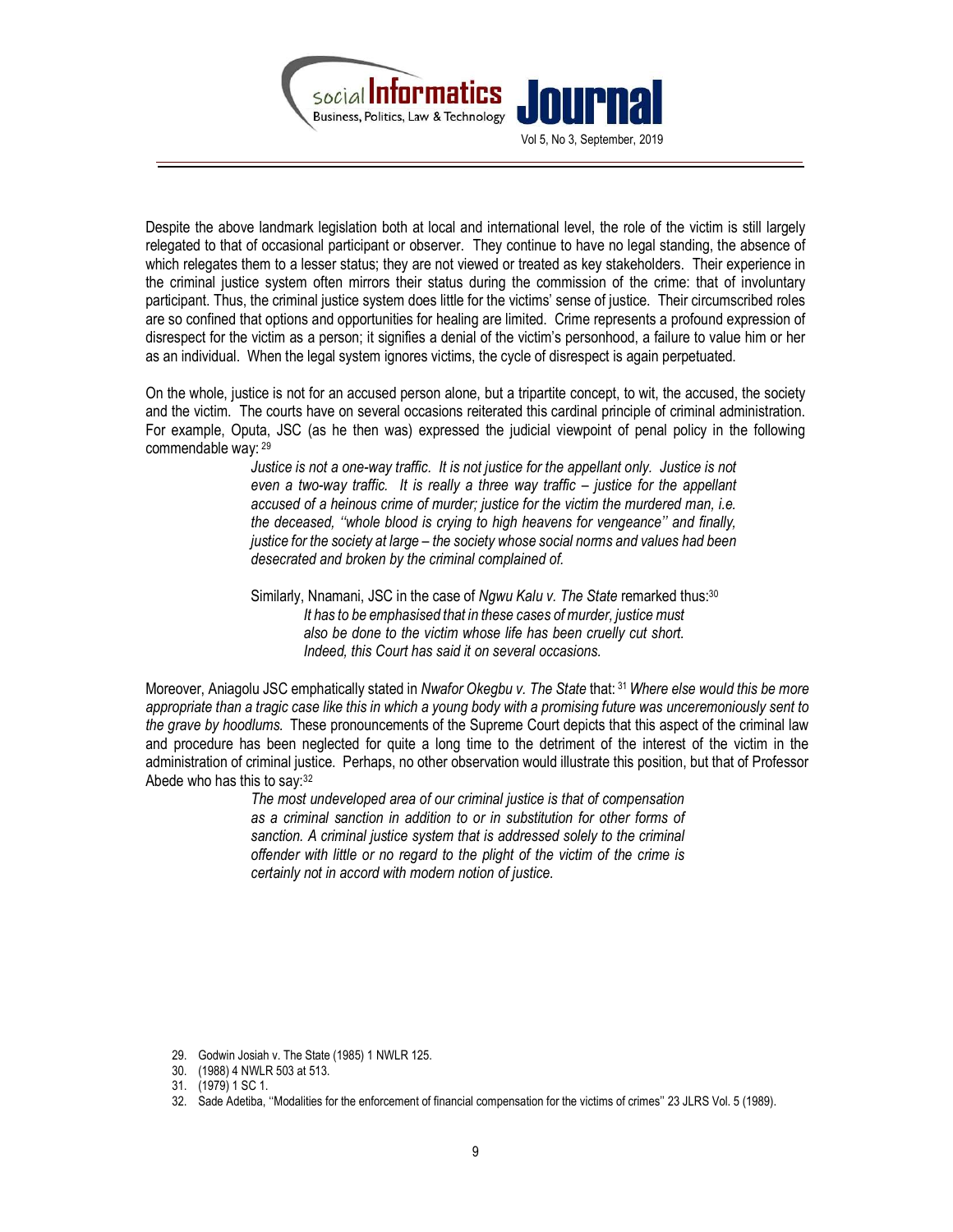

The conviction and sentence of the accused person to term of imprisonment or fine has little or no significance to the victim. In practical terms, the victim is now left to recount his loss in terms of finance, time and energy expanded going around the halls of justice from the inception of the case, which in Nigeria might span between one day to three years or even more. Hon. Justice Karibi-Whyte observed the need for participation of the victim in the criminal process: <sup>33</sup>

> The participation of the victim in our criminal process is limited to his role as a witness for the state in the prosecution of the offender. This passive role has been criticised as unsatisfactory and not sufficiently demonstrative of the interest of the victim.

From the above, it is humbly submitted that committal to prison for a criminal act is not always adequate in our contemporary society and as such there should be some ways of making the offender to indemnify the victim for his violence. It is therefore recommended that a criminal injuries compensation board be set up for proper determination of criminal responsibility. Again, the absence of a real institutional scheme for enhancing victim remedy and the traditional sentiment of reconciliation in the dispute settlement procedures in our criminal justice system has led to hostility generated by the process of arrest and interrogation. This is reinforced by the adversary system of trial which we adopt for the most part of our criminal proceedings. The situation is further compounded by the emphasis of our penal system on the punishment of the offender, rather than concern for providing remedy to the victim. These matters should no longer be left to the whims and caprices of individual magistrates and judges, but should be institutionalised and streamlined. This then means that that it must be viewed from our traditional tripartite approach of justice for the victim, justice for the offender and preservation of the interests of the society. It is time for Nigeria to begin to develop milestones in bringing victimological perspective in criminal in her criminal justice system. The ACJA 2015 and ACJL of the various states is a stepping stone in this direction.

#### 2.2 RIGHTS OF VICTIMS IN CRIMINAL JUSTICE

Jeremy Bentham believed that due to the presence of the social contract between the state and the citizen, victims of crime should be compensated when their property or person was violated. It is the role of the state to check crime and protect people and their property.34 If the state is unable to prevent a crime, it falls upon the state to support the victim. This connotes that the enhancement of victim's rights and remedies will be greatly assured in the criminal justice system and will further assist in the attainment of social objectives as enshrined in Chapter II of the Constitution of the Federal Republic of Nigeria, 1999 (as amended). State compensation is further justified because it is the political, economic and social institutions of the state that generate crime by poverty, discriminations, unemployment and insecurity. Modern welfare state is looked forward for the welfare of people as the paramount interest of the state. The rationale behind this proposition is based on the fact that the parties concerned will continue to live in the same small community with the fundamental objective to preserve and enhance social harmony otherwise referred to as "Social Equilibrium"35. Indeed, Radcliffe Brown summed up the position in this way:36 ''A judge is not regarded as having properly settled a case until all parties concerned are satisfied with the settlement". The enhancement of victim's rights and remedies should be an important concern of the criminal justice system.

34. Karibi-Whyte, ''National policy on compensation to victims of crimes: How desirable''?

35. See the sixth United Nations Congress Report on the Prevention of Crime and the Treatment of Offenders captioned Caracas Declaration (A/CONF 87/14/Revl) 1980. The seventh report states that crime prevention and criminal justice be viewed within the context of the social, economic, cultural and political systems of member states.

36. See, ''Primitive Law'' 9 Ency Soc Sci 294 (1993).

<sup>33.</sup> Suwarna S. Mangrulkar, ''Compensation to Crime Victims in India – A Tool of Restorative Justice''. Accessed on 05/08/17 at http://www.gerdkirchhoff.de.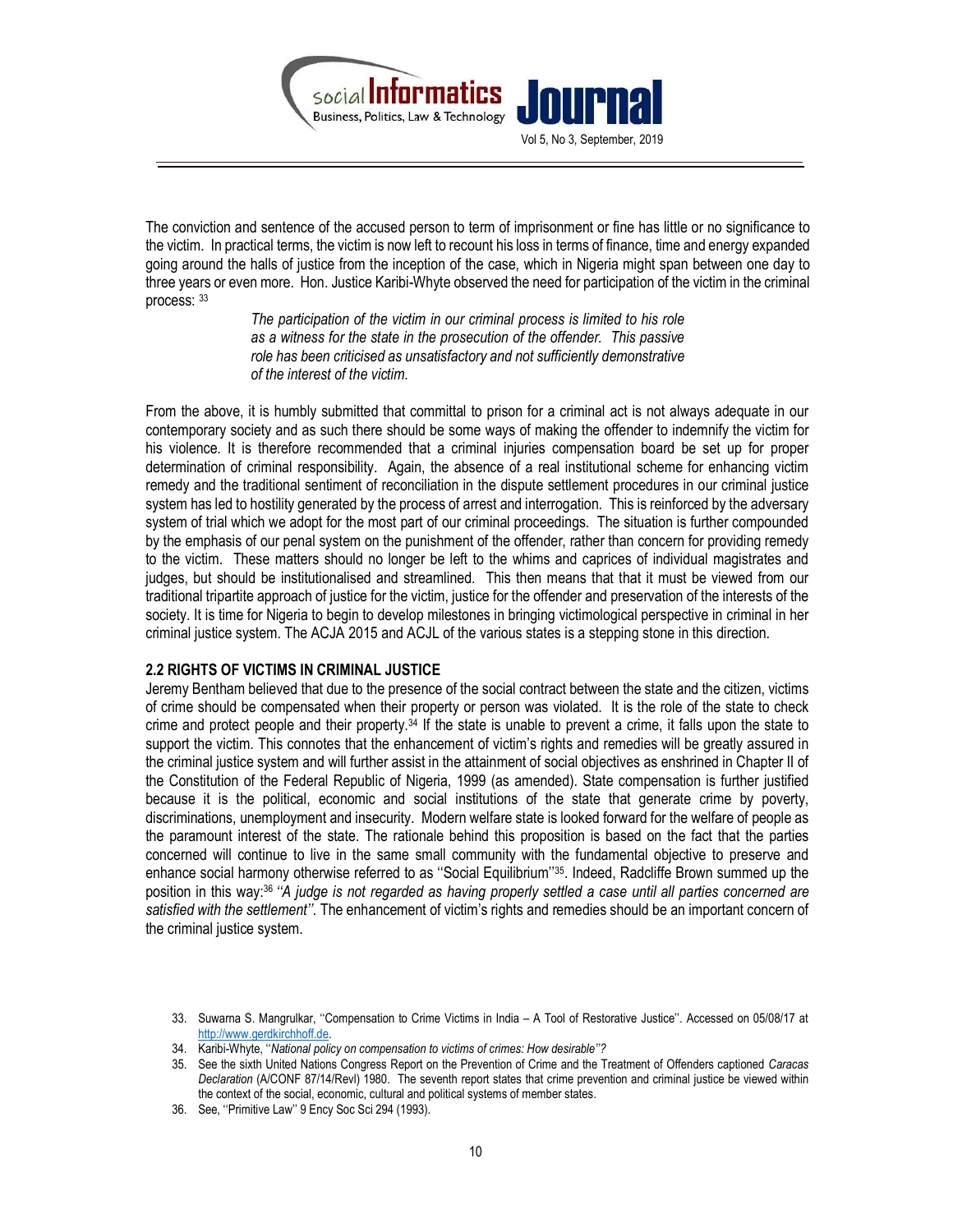

Thus, for an effective criminal justice system, victims' rights must be respected and where neglected, it has the following consequences:

- i. Victims are made to cope not only with mental trauma, physical injury, loss or damage to property, but also with insensitive investigation and legal processes;
- ii. Mistrust in the state's capability to protect the citizens;
- iii. Reluctance of victims to invoke the criminal process against offenders which results in a growing tendency for victims and the community to take the law into their hands;
- iv. Greater emphasis on punitive and retributive rather than restitutive and compensatory sentencing;
- v. Duplication of legal process, because criminal and civil causes arising from one event or transaction are pursued separately;
- vi. Lack of faith in institutions of the criminal justice administration, particularly the police and the courts, and
- vii. General ineffectiveness of the criminal justice system.

Ever since the adoption of the Declaration of Basic Principles of Justice for Victims of Crime and Abuse of Power, 1985, considerable progress has been made by Nigeria in field of victimology. The recent legislative policy and law reforms on victim's redressal and their assistance should be based on certain fundamental principles. Drawing upon our traditional acceptance of reconciliation as the aim of our traditional criminal justice system, it becomes imperative that the victim must must become a party in the criminal process and he must be a full participant at both the pre-trial, trial and the sentencing stages of the criminal process. This system will provide remedies and disposition method which will not only be understood by the offenders, the victims and the society, but will also enhance respect for and appreciation of our criminal justice system by all the three parties. Further, it will enhance the redemptive value of our criminal process and its consequences including even, punishment. In the words of Professor Adeyemi:<sup>37</sup>

> Compensation is, by custom a measure known to, and accepted in virtually all African countries in the region…it therefore becomes clear that the emergence of compensation in Africa was not a result of its being designed as an alternative to imprisonment in the region. Rather, it is simply one of the measures provided for in the respective criminal justice systems.

Thus, when Court grants compensation, it does so under the Public Law by way of penalizing the wrongdoer and fixing the liability for the public wrong on the State which has failed in its public duty to protect the rights of citizen. It is hereby suggested that the Court should be empowered to take full evidence on the circumstances of the offence, including its nature, extent and degree of injuriousness, and allow the victim to testify in relation to facts relating to these, just as is done in civil cases. Sanctions which the court may impose on a convicted offender shall be fine, compensation, restitution, restoration, binding over, absolute discharge, conditional discharge, apology, destruction, confiscation, forfeiture, closure of premises, banned occupation, community service, family, community or neighbourhood supervision, corporal punishment, imprisonment, deportation, and committal to special care in the stipulated order of descending priority. The Court in the exercise of its sentencing functions, shall be guided by the principle of conciliation and it shall endeavour to promote the reconciliation of the victim and the offender, and it shall encourage and facilitate settlement of the matter before it in an amicable manner, on any terms of payment of compensation or other terms which it shall deem fit, having regard to all the circumstances of the case.

<sup>37.</sup> ''Personal Reparations in Africa: Nigeria and Gambia'' in Alternatives to Imprisonment in Comparative Perspective Ed. By U. Zvekio 54 (United Nations Inter-regional Crime and Justice Institute, Nelson Hall, Chicago, 1993).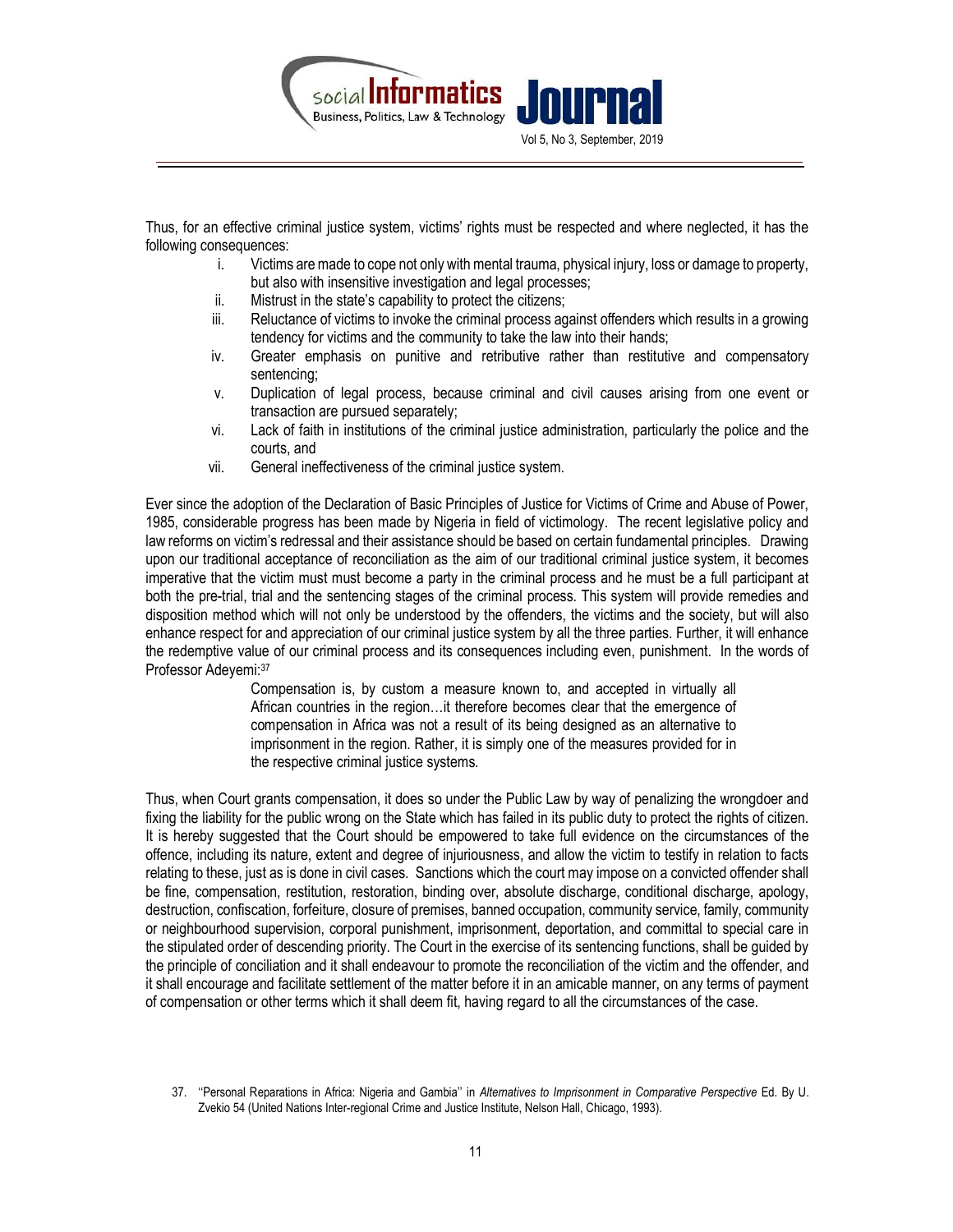

#### 2.3 Victims' Remedies in Criminal Justice Administration in Nigeria

At the conclusion of criminal trial, and in the process of sentencing of the offender, it is pertinent for the court to consider award of quantum of remedies to the victim as well so as to restore him or her to the pre-criminal status quo. Basically, these shall involve mainly restitution of movables, restoration of immovables, compensation, costs and damages. Generally, in criminal matters where the defendant is found guilty of the alleged crime, the only 'remedy' was sentencing. Victims of crimes are often neglected and left without any form of compensation.

The ACJA has however brought succour to victims of crime by broadening the powers of the court to award commensurate compensation in deserving cases to victims of crime<sup>38</sup>. Further, the Act provides that a court may, within the proceedings or when passing judgment, order the convict to pay compensation to any person injured by the offence, a bona fide purchaser for value, or for defraying expenses incurred on medical treatment of a victim injured by the convict in connection with the offence<sup>39</sup>. This is a very commendable provision of the law in that it does not only seek to punish the offender, but also to ameliorate the hardship occasioned by the commission of the offence thus, serving justice in both ways. By and large, the provisions of the new Administration of Criminal Justice Act are geared towards curing most of the anomalies and lacuna in the existing criminal laws. But as we all know, in Nigeria, the problem is always not with the law but with the implementation of the law. It is hoped that this new law which is very progressive, timely and striving to be in conformity with international best practices will be well implemented to give life to the dream justice system that the legislators have in mind for Nigeria.

## 2.3 COMPENSATION, RESTITUTION AND RESTORATION

Section 321 of the ACJA 2015 provides that: 'A court after conviction may adjourn proceedings to consider and determine sentence appropriate for each convict:

- a) In addition to or in lieu of any other penalty authorised by law, order the convict to make restitution or pay compensation to any victim of the crime for which the offender was convicted, or to the victim's estate; or
- b) Order for the restitution or compensation for the loss or destruction of the victim's property and in so doing the court may direct the convict:
	- i. To return the property to the owner or to a person designed by the owner;
	- ii. Where the return of the property is impossible or impracticable, to pay an amount equal to the value of the property; or
	- iii. Where the property to be returned is inadequate or insufficient, to pay an amount equal to the property calculated on the basis of what is fair and just.

From the above provision, it is observed that the award of compensation and restitution is at the discretion of the court. Again, it is observed that the Act provided for compensation as an addition or a substitute for a sentence. The poser here is whether it is just for compensation to be available if the offender is fined. This will definitely subject the offender to double financial penalties. It is the writer's view that an independent body be set up for this purpose while the court should concern itself with conviction and sentencing of offenders only where necessary. This is even worse where most of our magistrates and judges fail to award compensation and restitution notwithstanding the wide powers provided by the law. Whenever actual loss or damage is caused to an individual or his property, compensation should be a possibility, either by itself or in conjunction with another punishment.

<sup>38.</sup> Section 314 Administration of Criminal Justice Act, 2015.

<sup>39.</sup> Section 319 (1) Administration of Criminal Justice Act, 2015.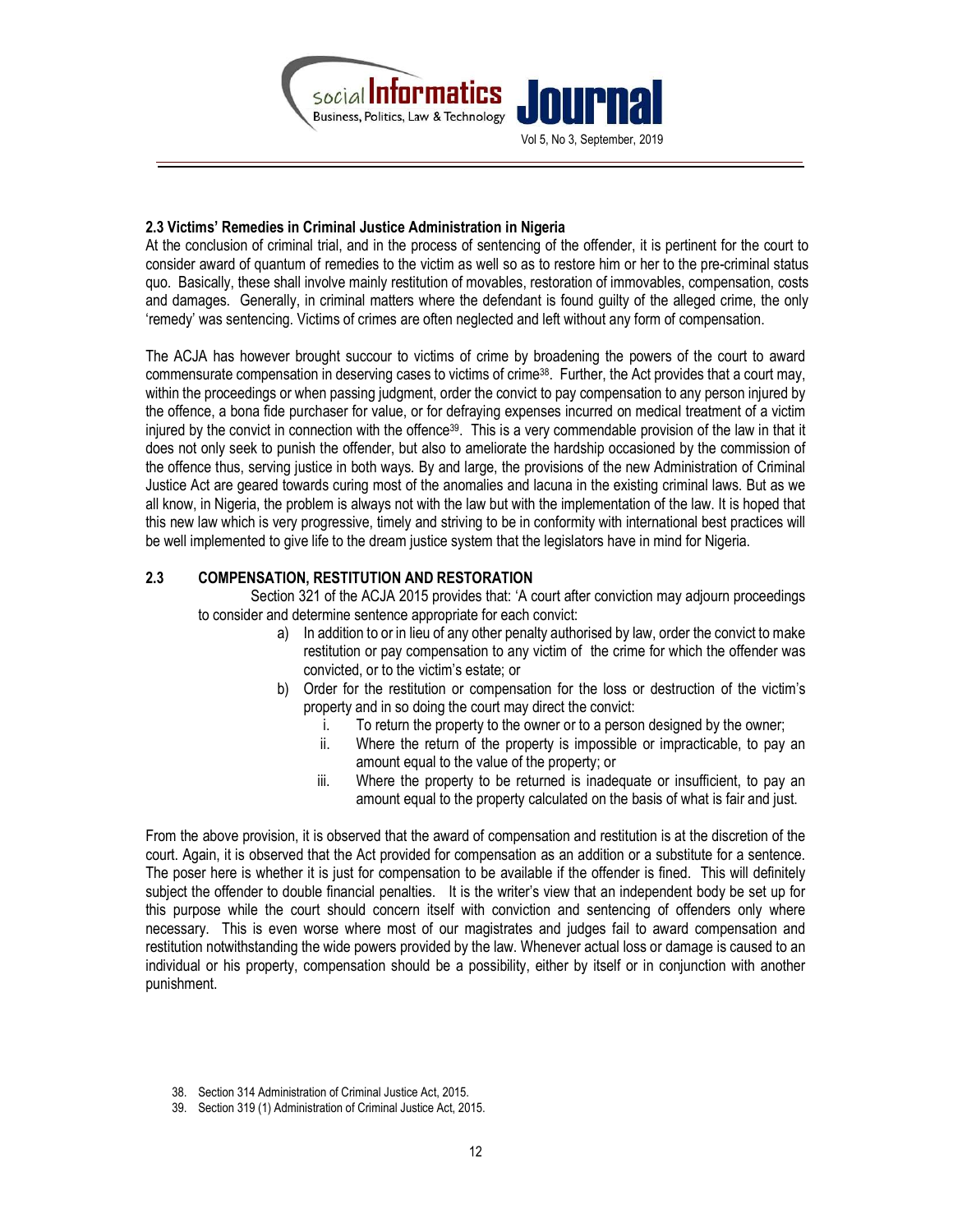

In Sudan, which has been less conventional in this respect than Nigeria, the right to claim customary compensation and modify the ordinary processes of criminal prosecution has been preserved.40 In a murder case, the willingness of the family of the deceased to accept customary compensation will justify commuting a death sentence. In other cases, the accepting of compensation may amount to complete settlement, or may be taken into consideration in mitigating the sentence passes.<sup>41</sup> what is more, in Sudan Government v. Kamal El Jack Ahmed, the Court went so far as to allow a homicide case to be resolved on the basis of compensation where the parties belonged to a tribe (Dinka) which recognised a compensation system analogous to diya under Moslem law and where the accused and the father of the deceased agreed on terms, even though the offence took place in an urban area.

In England, the power to compensation orders is contained in Powers of Criminals Courts Act, 1973 (PCCA), Ss. 35-38. Section 35 provides that, instead of or in addition to dealing with the offender in any other way, the Crown Court, and adult magistrates' court or a youth court may require the offender to pay compensation to the victim for any 'personal injury, loss or damage resulting from the offence.' It should be clear from the explanation given here that the punishment and compensation functions of the criminal court are in principle quite separate, being designed to achieve different objectives. But in practice, they are not always so clearly distinguished.<sup>42</sup> The central aim of making a compensation order was explained by Scarman LJ in Inwood<sup>43</sup> when he said that:

…it was to provide victims of crime with a convenient and rapid means of avoiding the expense of resorting to civil litigation, when the criminal clearly has means which would enable the compensation to be paid.

The compensation order is one of the ways in which the victim of an offence may be compensated for the crime which has been committed against them. The other main avenue is for the victim to make and application for compensation under the state scheme administered by the Criminal Injuries Compensation Board (CICB).<sup>44</sup> That scheme confined to cases where the victim has suffered physical injury as a result of a 'crime of violence'. This scheme is lacking in Nigeria despite the recent legislative reforms in our criminal justice system. Since the compensation order is ancillary to sentence, it should not be regarded as part of the punishment for the offence (even though the offender who is required to pay may not always appreciate the difference between compensation and a fine), and hence its imposition does not require any adjustment in the sentence per se. In particular, compensation orders should not provide an escape route by which wealthy offenders may buy their way out of the normal consequences of their crime.<sup>45</sup> This is to ensure that the offender does not enjoy the fruits of his crime, while it also seeks at the same time to restore the parties to the status quo ante criminem.

In India, The Bihar Victims Compensation Scheme 2011, Union Territory of Chadigar Victim Assistance (Amendment) Scheme 2013, Haryana Victim Compensation Scheme (VCS) 2013 Manodhairya Policy by Maharashtra Government, Maharashtra Victim Compensation Scheme, 2014 are some of the examples of framed policies for the victims of crime. Most of the States in India have prepared their respective policies to meet the needs of crime victims. It is really a praiseworthy step taken by India by respecting the rights of a crime victim. The Indian Judiciary is also so much active towards the concept of compensation. In the case of KHATRI vs. STATE OF BIHAR46 which is known as Bhagalpur Blinding Case, Bhagwati J. has observed that: ''why should the court not be prepared to forge new tools and devise new remedies for the purpose of vindicating the most precious of the precious fundamental right to life and personal liberty.''

- 41. ALAN MILNER, "The Nigerian Penal System", (Sweet & Maxwell Limited, 1972) p.413.
- 42. Ibid. at p. 413; see Gledhill, penal codes of Northern Nigeria and the Sudan, at 770-771 (1963); Cook, Blood Money and Law of Homicide in the Sudan, A Documentary Survery (1962) S.L.J.R. 470.
- 43. Christopher J. Emmins and Martin Wasik, ''Emmins on Sentencing'' (2nd ed. Blackstone Press Limited 1993) at p. 239.

- 45. Ibid. (1975) 60 Cr App R 70.
- 46. Ibid. see Barney (1989) 11 Cr App R (S) 448.

<sup>44.</sup> Ibid.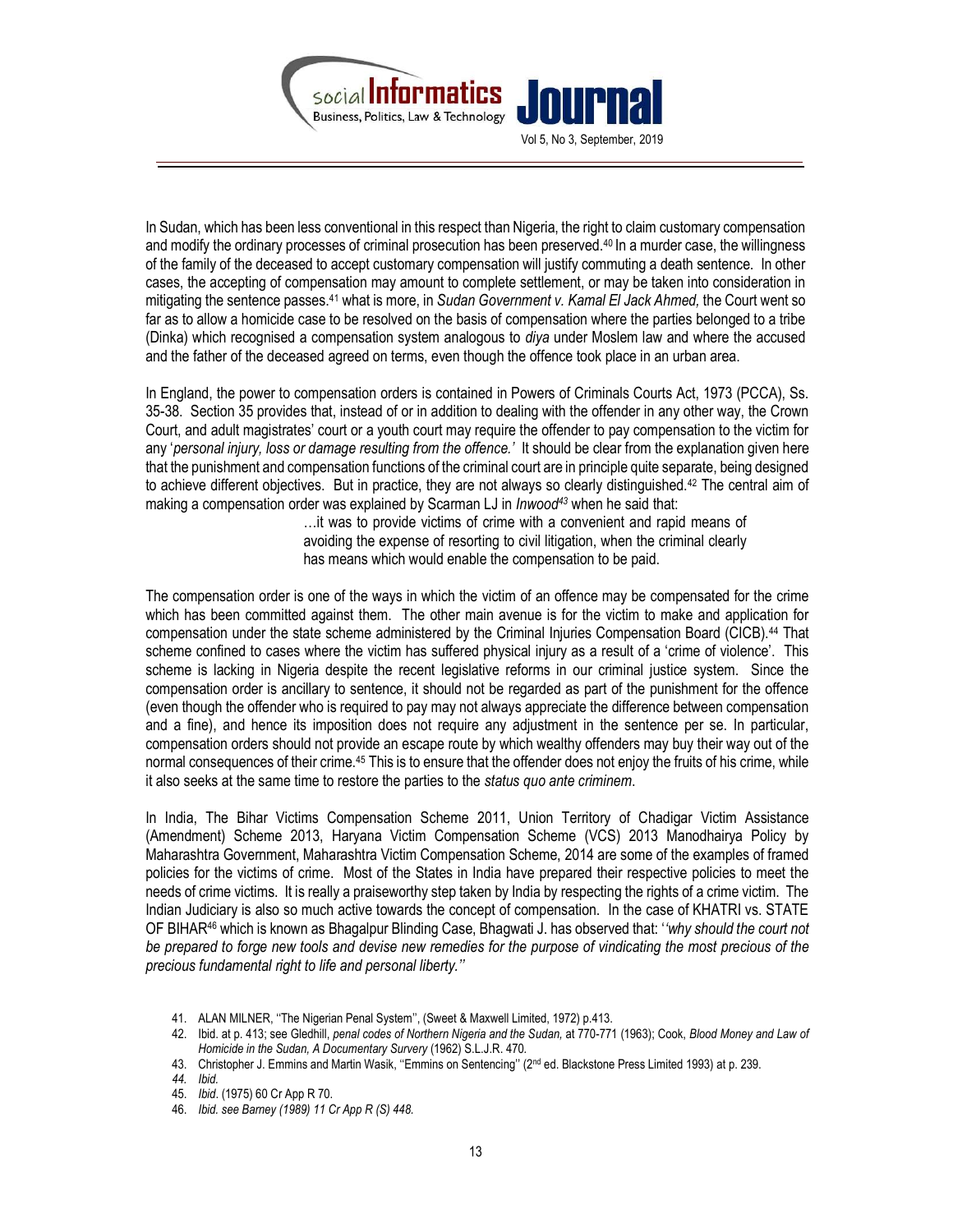

In the landmark case of Ankush Shivaji Gaikwad vs. State of Maharashtra<sup>47</sup>, the Supreme Court emphasized that victim is not to be a forgotten party in the criminal justice system and Section 357 of Cr. P.C should be read as imposing mandatory duty on the Court to apply its mind to the question of awarding compensation in every case. Unlike Nigeria, the Indian courts are of the view to support the crime victims. The various cases have been decided by the respective courts showing court's welcome attitude towards the compensation.

It is my humble view that our fragmented legal framework providing for compensation by an offender to his victim for loss suffered or injury caused by commission of the offence be made adequate by making it mandatory instead of discretionary the power of the courts to compensate the victims. Furthermore, there should be in place enforcement machinery that will help recover the fine, out of which compensation is ordered, or the specified amount of compensation from the offender to pay it to the victims of the offence. In the words of Martin Luther King Jr.<sup>48</sup> Injustice anywhere is a threat to justice everywhere. If compensatory justice is denied to those needy crime victims, it would certainly amount to injustice.

On the other hand, restitution relates to the return or restoration of movable property either stolen or otherwise dishonestly acquired, or taken without permission, or property innocently obtained from such successors, except negotiable instrument bona fide paid or discharged. In determining a sentence, the court shall have Restitution as one of the objectives of compensating the victim or family of the victim of the offence<sup>49</sup>. Restoration relates to restoring the possession of immovable property to a person dispossessed of it by means of force, such as for example, in the case of forcible entry or that of forcible detainer. From these analyses, one may look at restitution and restoration as similar in the sense that they occur where an offender is made to disgorge the benefit he has acquired through his own criminal act. Compensation as we have earlier discussed differs from restitution and restoration in the sense that it is concerned with recovering ill-gotten gains but with relieving the victim of a crime of any loss he might have suffered physically or financially. A restitution order is an order which is imposed by the court as ancillary to the sentence for the offence, and may be made in combination with any other sentence passed, including a deferment of sentence.<sup>50</sup> The ACJL has adequately dealt with the restoration of immovable property<sup>51</sup>. The provision of Section 321 of the ACJL is commendable in the sense that it has empowered the Court to award adequate damages for the loss occasioned to the owner by the offender's wrongful dispossession of his property, or for any deterioration cause to the property in consequence of the forceful acquisition of the property by the offender, or as a result of the user to which the property had been put by him. It thus appears that restitution orders are basically concerned with redress for the victim of property crime.

It is submitted that despite the above laudable reform on the administration of criminal justice in Nigeria by the enactment of the ACJL 2015 and ACJA of the various states, the law on victims' remedies are grossly inadequate and these should now be modernised and updated into consideration the principles and practices of the traditional criminal justice systems on compensation and restitution for victims of crimes and international best practices. Thus the neglect by our courts of compensatory provisions in criminal justice administration is out of tune with modern trends and now prevailing in several advanced countries.

- 47. 2013 6 SCC 770.
- 48. http://www.brainyquote.com/quotes/keywords/justice.html.
- 49. S. 401 (2) (g) of ACJA 2015.
- 50. S. 319(2) ibid.
- 51. S. 321(b)(i)-(iii).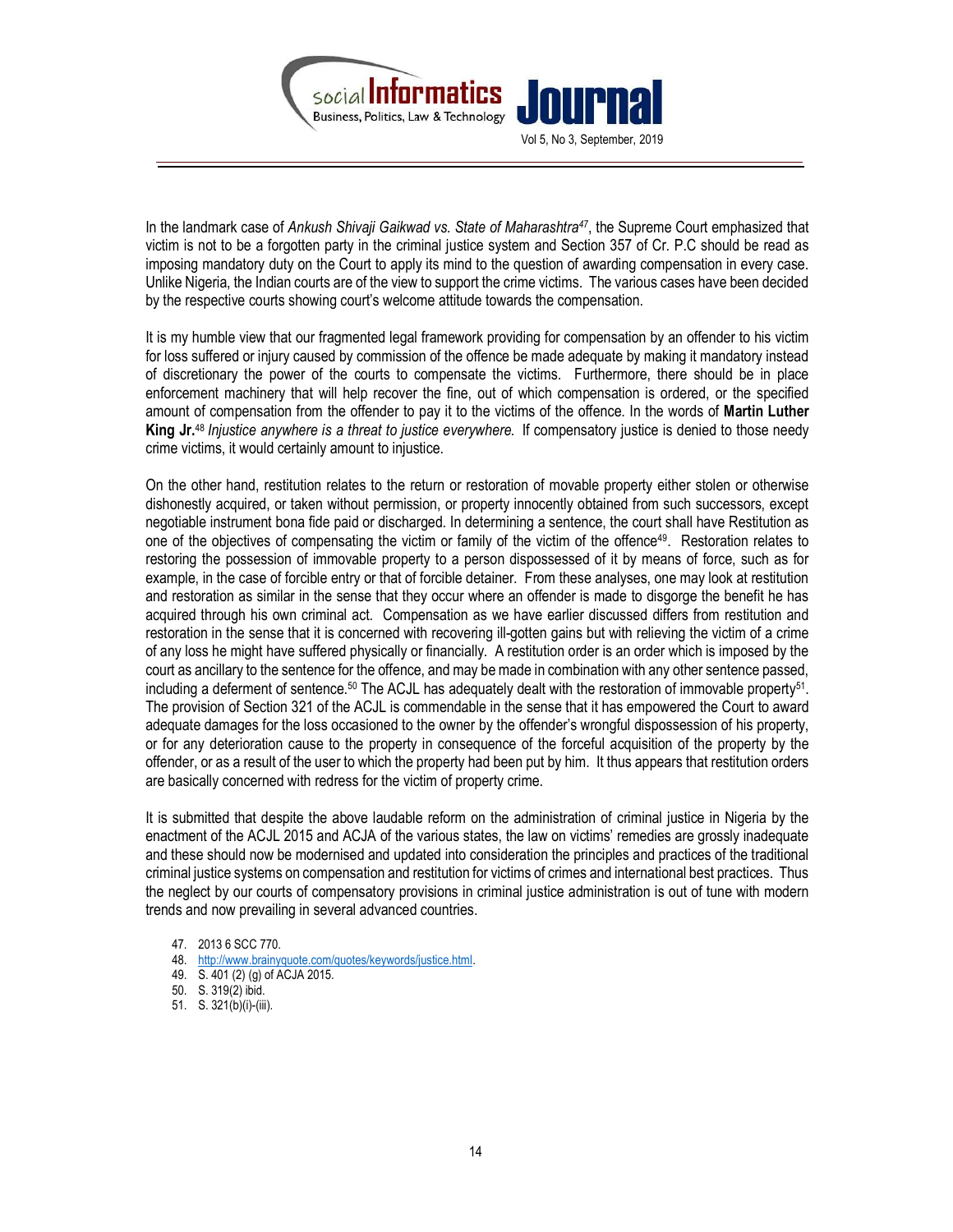

## PART 3

#### INTERNATIONAL INSTRUMENTS AND POSITIONS OF OTHER JURISDICTIONS ON VICTIMS' REMEDIES

#### 3.1 International Instruments

More than ever, international attention has been directed to the needs of those who have suffered criminal violations of their rights. In both domestic and international contexts, further acknowledgment of the victims' suffering after trial and sentencing could be provided by means of compensation, as envisaged by the UN Basic Principles of Justice for Victims of Crime and Abuse of Power.<sup>52</sup> Three years later, the UN started work on the Basic Principles and Guidelines on the Right to a Remedy and Reparation for Victims of Gross Violations of International Human Rights Law and Serious Violations of International Humanitarian Law ('Basic Principles')<sup>53</sup>. While the Basic Principles were not approved by the General Assembly until 2005, they influenced other UN instruments and state policy during their development.54 The Basic Principles assert that victims 'should, as appropriate and proportional to the gravity of the violation and the circumstances of each case, be provided with full and effective reparation…which include(s) the following forms: restitution, compensation, rehabilitation, satisfaction and guarantees of non-repetition.'<sup>55</sup>

These reparative elements also were fused into UN 'hard law'. To illustrate, in its section on remedies, the International Convention for the Protection of All Person from enforced Disappearance provides for compensation, restitution, rehabilitation, satisfaction and guarantees of non- repetition.<sup>56</sup> The Convention on the Rights of Persons with Disabilities call for 'all appropriate measures to promote the physical, cognitive and psychological recovery, rehabilitation and social reintegration of persons with disabilities' in the event of exploitation, violence or abuse.<sup>57</sup>

The UN Human Rights Committee, created pursuant to the International Covenant on Civil and Political Rights, has supported these principles through the General Comments on the Covenant and various recommendations to states.<sup>58</sup> The UN affirmed that reparation to victims not only entails compensation, but also 'can involve restitution rehabilitation and measures of satisfaction, such as public apologies, public memorials, guarantees of nonrepetition and changes in relevant laws and practices, as well as bringing to justice the perpetrators of human rights violations.'' Better known are the UN's achievements concerning the International Criminal Court and its Rome Statute. The Rome Statute allows the Court to address the issue of reparations to victims, establishing general principles for 'restitution, compensation, and rehabilitation'<sup>59</sup> .

- 57. Convention on the Rights of Persons with Disabilities, G.A Res. 61/106, U.N. Doc. A/Res/61/106, art. 16(4).
- 58. See, e.g., U.N. Human Rights Comm., Int'l. Covenant on Civil and Political Rights, General Comment No.31 (80), The Nature of the General Legal Obligation Imposed on States Parties to the Covenant. 16 U.N. Doc. CCPR/C/21/Rev.1/Add.13.
- 59. Christopher Muttukumaru, 'Reparation to Victims',in Lattanzi and Schabas, Essays on the Rome Statute,pp.303-10.

<sup>52.</sup> Basic Principles and Guidelines on the Right to a Remedy and Reparation for Victims of Gross Violations of International Human Rights Law and Serious Violations of International Humanitarian Law. G.A. Res. 60/147, U.N. Doc. A/RES/40/34/Annex (Nov. 29, 1985): Basic Principles 12 and 13.

<sup>53.</sup> Ibid.

<sup>54.</sup> M. Cherif Bassiouni, International Recognition of Victims' Rights. 6 HUM. RTS. L. REV. 203 (2006): Martien Schotsmans, Victims'Expectations, Needs and Perspectives after Gross and Systematic Human Rights Violations in OUT OF THE ASHES: REPARATION FOR VICTIMS OF GROSS AND SYSTEMATIC HUMAN RIHGTS VIOLATIONS 114-115 (K. De Feyter et al. eds. 2005) at 279-79.

<sup>55.</sup> Basic Principle, supra note 44 at p.6-18.

<sup>56.</sup> International Convention for the Protection of All Persons from Enforced Disappearance, G.A. Res. 61/177, U.N. Doc. A/Res/61/177, art. 24.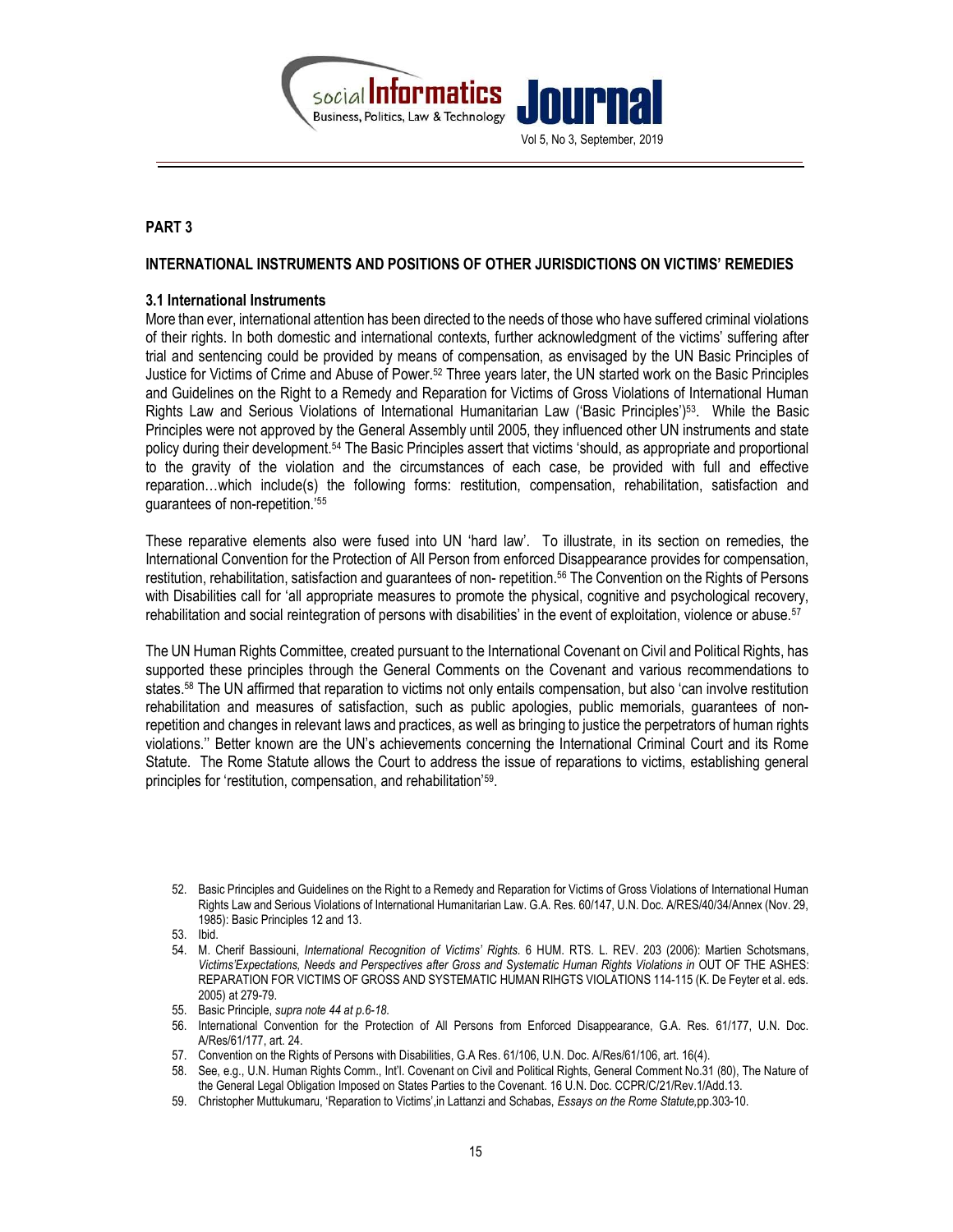

The Court is empowered to 'determine the scope and extent of any damage, loss and injury to, or in respect of , victims', acting on its own initiative in case where there is no specific request from the victims themselves.60 The purpose of this 'determination', it appears is to enable enforcement of the rights of victims before national courts. Two distinct institutions are contemplated by the Statute with a view to enhancing the role and the rights of victims. A Victims and Witnesses Unit is to be established by the Registrar.<sup>61</sup> Its responsibilities include the provision of protective measures and security arrangements, counselling and other appropriate assistance for witnesses, victims who appear before the Court and others who are at risk on account of testimony given by such witness. The Unit is to include staff 'with expertise in trauma, including trauma related to crimes of sexual violence.<sup>62</sup>

This is a commendable milestone by the ICC's move towards including victims in criminal proceedings. The Rome Statute of the International Criminal Court also established a Trust Fund for Victims, a body independent from the Court which is still in its infancy. The Trust Fund is to work with local communities falling under ICC jurisdiction to help the victims rebuild their lives. In the trial proceedings of individual trials, if an accused person is convicted, victims may ask the Court to make an order of reparations for the harm they have suffered. The judges may order individual or collective reparations, which can be paid out of the Trust Fund. The type of reparations will also be decided by the judges and may include compensation, restitution, rehabilitation and symbolic measures such as public apology or a commemoration or memorial.

This is indeed an important trend in criminal justice towards what is called 'restorative justice', an approach that is victim-oriented. The idea of compensating victims of crime was greatly encouraged by the International Criminal Court. It is not sufficient enough by convicting the perpetrator alone, hence, the offender is to pay the victim of his crime to recompense for loss or injury or property, or to compensate for some deprivation like sexual offences like rape, theft, assault, murder etc. We often see that victims of sexual offences like rape had not been redressed properly. For example, right after the perpetrator being convicted, then that's that. No further actions were taken in helping the victim to compensate or at least to help them in their recovery from such traumatisation. According to the case of Public Prosecutor v HAHS<sup>63</sup>, this case was a statutory rape case whereby in this case, an Imam was accused of raping and outraging the modesty of his adopted daughter and he was convicted and was imposed with a sentence of 15 years and 10 strokes for the first charge. In this case, nothing about compensating the 15 years old girl who had been raped being point out or argued on. The only ground highlighted at the end of the case was the sentencing of the offender.

Another case that we could refer to is PP v Muhammad Rasid bin Hashim<sup>64</sup>, where the accused was charged for having committed the offences of rape and murder of Siti Zawiah Sudin ('the deceased') on 9 March 2006. Later he was convicted for the offence of rape and sentenced to 18 years of imprisonment and five strokes of the rotan and in convicting the accused of the offence of murder; he was sentenced to death by hanging. Again, in this case the issue of compensating the family of the deceased was never looked into by the court.

- 61. See particularly Rules of Procedure and Evidence, Rules 16-19.
- 62. Rome Statute, Art. 43(6). See also ibid. Art. 68(4).

<sup>60.</sup> Rome Statute, Art. 75(1). See also Rules of Procedure and Evidence, Rules 94-99. The idea that the Court could act on its own initiative was very controversial. Those favouring this argued that victims in underdeveloped parts of the world were unlikely to be in a position to exercise the right on their own.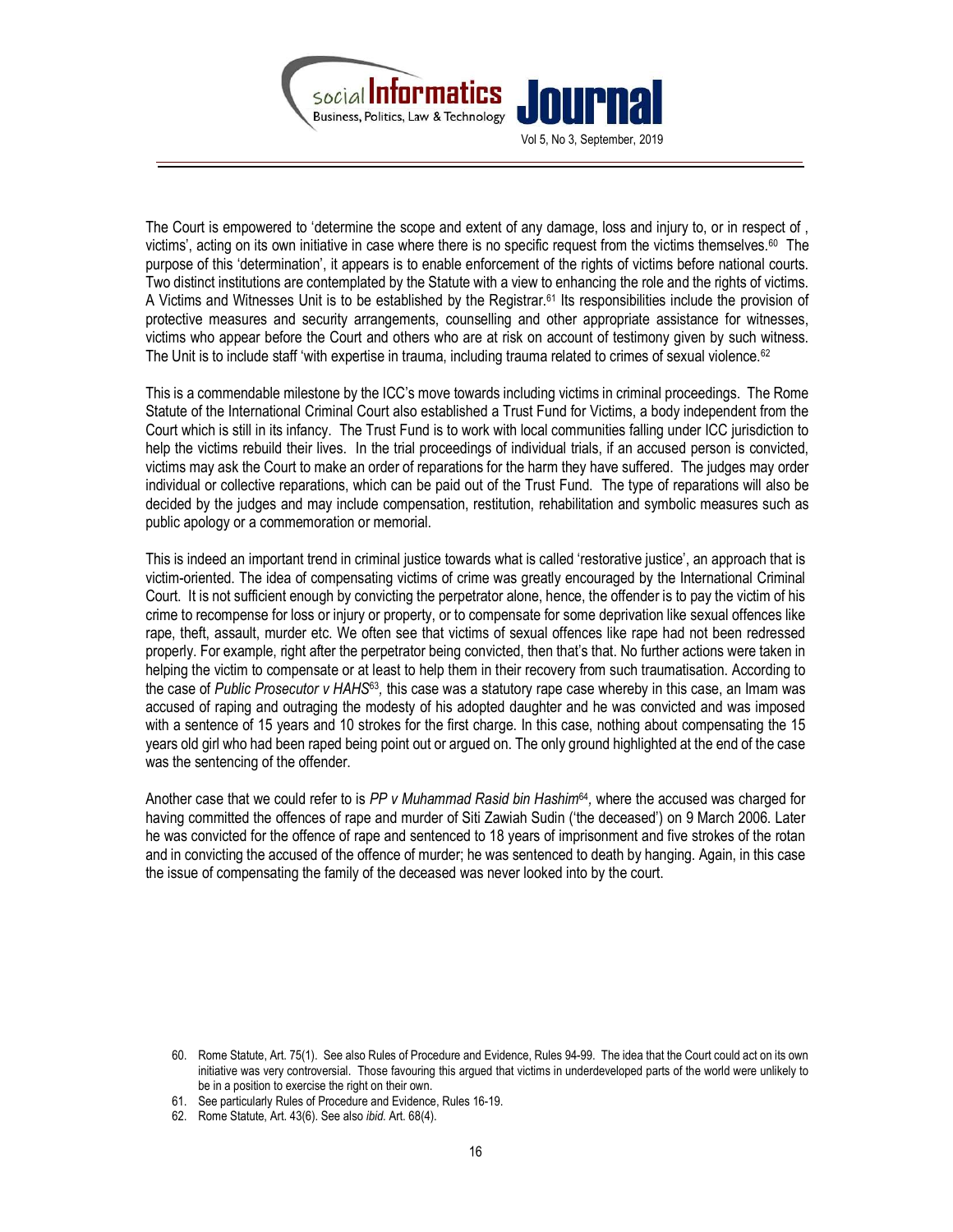

### 3.2 Position In Queensland, Australia

There are numerous victim compensation schemes out there. Different countries offer different sets of schemes. Hence, for the purpose of this paper, victim compensation scheme from Queensland which is one of the provinces of Australia will be used as a reference. Queensland had implemented a statutory scheme, called 'Criminal Compensation', to assist victims of crime. Prior to 1995, there were legal avenues for victims to seek compensation; which was considered as expensive and complex. Having just suffered serious injury and endured an often traumatic and lengthy criminal court process to see the offender convicted, victims may have little fortitude left to continue with further court proceedings to obtain compensation. Yet, such victims were forced to commence personal lawsuits against the offenders with no guarantee of success. Frequently offenders came from a low socioeconomic group and had no money or assets to satisfy court-ordered payout even if the victims were successful. This rendered civil proceedings pointless.<sup>65</sup> In accordance with the international convention, the Queensland government implemented the Criminal Offence Victims Act 1995 (QLD) (hereinafter referred to as 'COVA'). COVA was a compensation-based scheme in which the government provided victims with a cash payout for injuries suffered, as a result of a criminal offence, when the offender was unable to personally pay. Unfortunately the State government underestimated the number of possible claimants and after a decade it became apparent that the scheme was too much of a drain on the public purse.<sup>66</sup>

On 1 December 2009, the Queensland Government replaced COVA with the Victims of Crime Assistance Act 2009 (QLD) ('VOCA'). This is an assistance-based scheme where the State government offers different forms of assistance to victims, rather than merely a lump sum cash payout. The scheme offered via VOCA is called as the Victim Assist which focuses more on the victim's recovery. VOCA uses a Tribunal approach rather than a courtbased system which requires the victims to apply for compensation. VOCA had described in details of the whole procedure and complete description as to how the scheme should be authorized and implemented.

63. (2012) 8 MLI 109.

- Smith,C.(2011). WhatisVictimsofCrimeCompensation.Retrievedfrom: http://epublications.bond.edu.au/cgi/viewcontent.cgi?article=1171&context=nle&seiredir=1&referer=http%3A%2F%2Fwww.goo gle.com.my%2Furl%3Fsa%3Dt%26rct%3Dj%26q%3Dcriminal%2520offence%2520victims%2520act%25201995%26source% 3Dweb%26cd%3D5%26cad%3Drja%26ved%3D0CDkQFjAE%26url%3Dhttp%253A%252F%252Fepublications.bond.edu.au% 252Fcgi%252Fviewcontent.cgi%253Farticle%253D1171%2526context%253Dnle%26ei%3DujiSUPqCGMq3rAf8j4C4BA%26us g%3DAFQjCNFKjJOwM\_YFxWBm7ZqBVnQwOxgGgg#search=%22criminal%20offence%20victims%20act%201995%22. 66. Ibid.
- 3.3 Position In Malaysia

<sup>64.</sup> (2011) 7 MLI 845.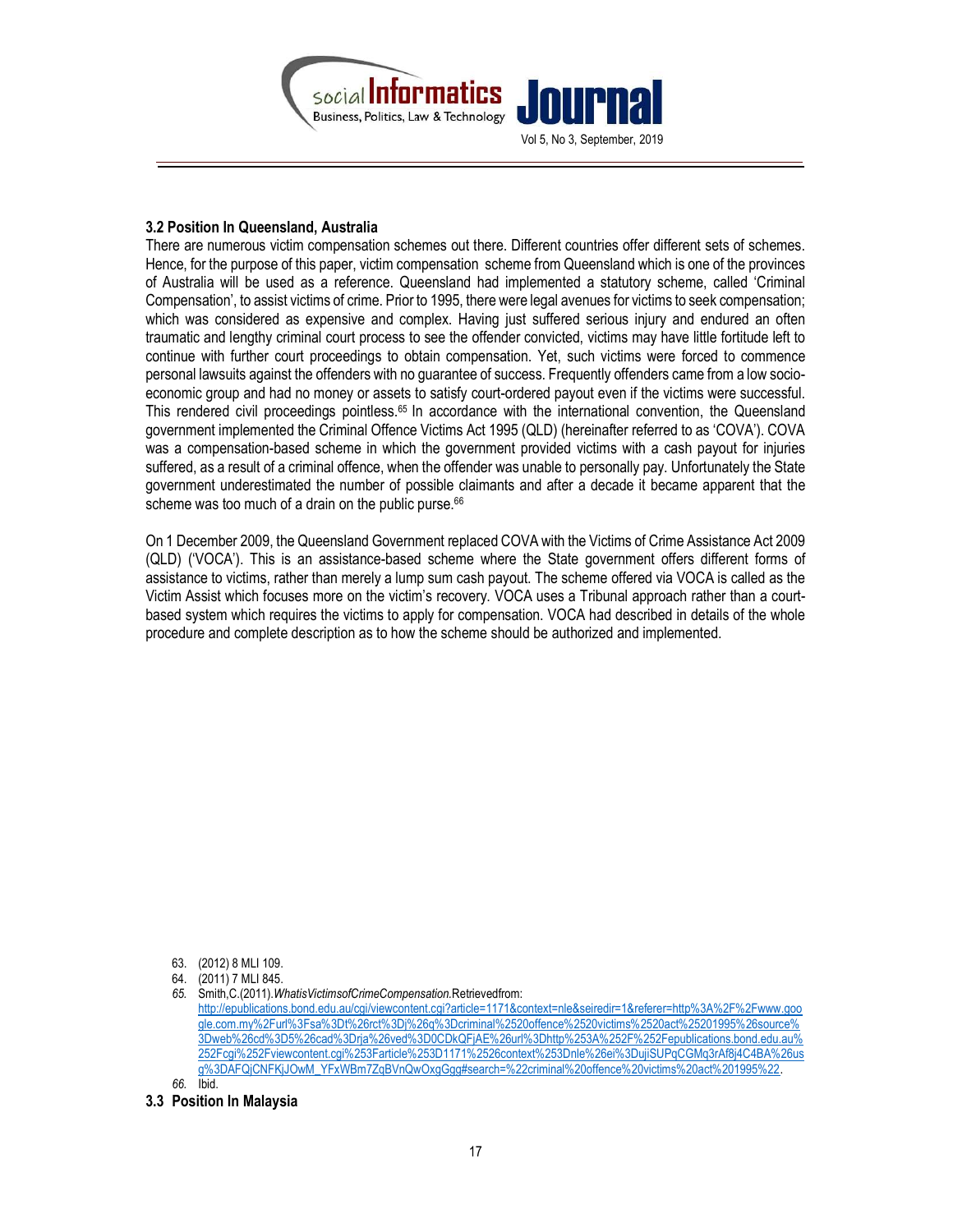

Sadly, Malaysia has not reached the level of Queensland yet. Malaysia is yet to have a specific legislation or enacted law to govern such a scheme unlike Queensland. Instead, the power of the Criminal Court to order compensation arising from a criminal offence is provided only in section 426 of Criminal Procedural Code (Revised 1999)67 (hereinafter referred to as CPC):

- (1) The Court before which an accused is convicted of an offence –
- (a) in its discretion, may make an order for the payment by the convicted accused of the cost of his prosecution or any part thereof as may be agreed by the Public Prosecutor; or
- (b) where
	- (i) the prosecution of the convicted accused involves evidence obtained pursuant to a request made under the Mutual Assistance in Criminal Matters Act 2002 [Act 612]; or
	- (ii) the accused has obtained pecuniary gain, upon the application of the Public Prosecutor, shall make an order for the payment by the convicted accused of the cost of his prosecution or any part thereof, the sum of which is to be fixed by the Court as may be agreed by the Public Prosecutor.

(1A) Without prejudice to subsection (1), the Court before which an accused is convicted of an offence shall, upon the application of the Public Prosecutor, make an order against the convicted accused for the payment by him, or where the convicted accused is a child, by his parent or guardian, of a sum to be fixed by the Court as compensation to a person who is the victim of the offence committed by the convicted accused in respect of the injury to his person or character, or loss of his income or property, as a result of the offence committed.

(1B) Where the person who is the victim of the offence is deceased, the order of compensation shall be made to a representative of the deceased person.

(1C) The Court shall, in making an order under subsection (1A), take into consideration the following factors:

- (a) the nature of the offence;
- (b) the injury sustained by the victim;
- (c) the expenses incurred by the victim;
- (d) the damage to, or loss of, property suffered by the victim;
- (e) the loss of income incurred by the victim;
- (f) the ability of the convicted accused to pay; and
- (g) any other factors which the Court deems relevant.

67. Act 593.

- 68. PP v Lee Meow Sim Jenny (1993) 3 SLR 885.
- 69. Kok Kee Kwong v PP (1972) 1 mli 124.
- 70. Raja Izzuddin Shah v PP (1979) 1 MLI 270.
- 71. Mohamed Johan Mutalib v PP (1979) 1 MLI 213.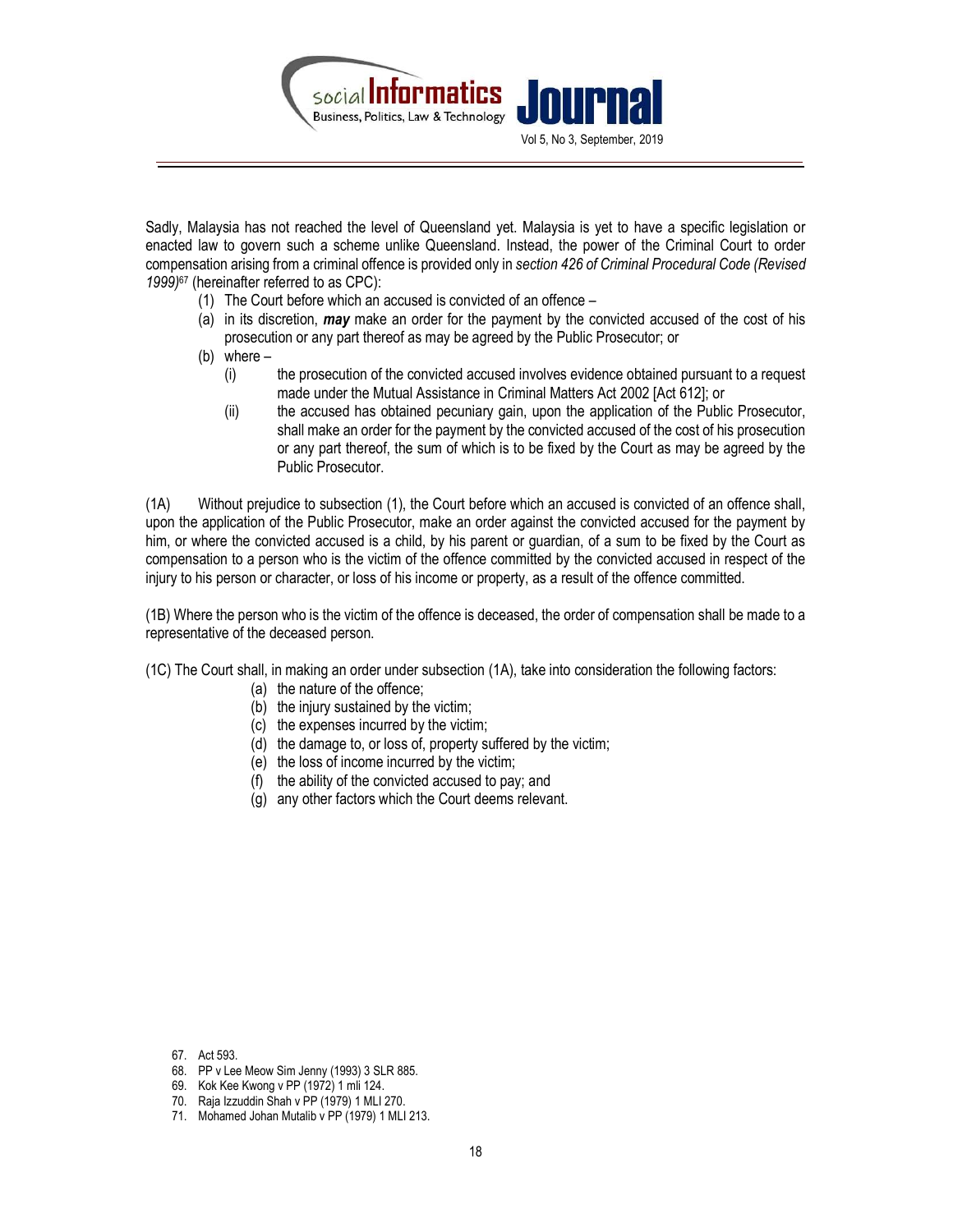

- (1D) For the purpose of making an order under subsection (1A), the Court may hold an inquiry as it thinks fit.
	- (2) The Court shall specify the person to whom any sum in respect of costs of compensation as aforesaid is to be paid, and section 432 [except paragraph (1)(d)] shall be applicable to any order made under this section.
	- (3) The Court may direct that an order for payment of costs, or an order for payment of compensation, shall have priority, and if no direction is given, an order for payment of costs shall have priority over an order for payment of compensation.
	- (4) To the extent of the amount which has been paid to a person, or to the representatives for damages sustained by reason of the offence shall be deemed to have been satisfied, but the order for payment shall not prejudice any right to a civil remedy for the recovery of any property or for the recovery of damages beyond the amount of compensation paid under the order.
	- (5) Every order made under this section by a Magistrate shall be appealable to the High Court.

Above section corresponds with section 401 of the Singapore CPC and empowers the court to order the accused to pay the prosecution's costs or compensation to any victim of the crime. The compensation order under this section is not part of the sentence.<sup>68</sup> Compensation may be ordered in cases involving loss of property<sup>69</sup>, or assault<sup>70</sup>. Besides that, the Government is not entitled to such compensation<sup>71</sup>. By looking at this section, we can clearly see that the Court has full and wide discretion as to order costs or evaluate compensation under the corresponding section. The provision also did not explain in details of what kind of victims that could ask for compensation and what type of injuries which are accepted to be recompensed.

By looking at the VOCA, it entails meticulous details regarding the scheme as a whole. The provision shows clearly as to how the scheme should be implemented. Different scenario happened in Malaysia whereby they depend solely on section 426 of CPC with regards to the issue of compensating their victims. By referring to the above section, it is fascinating to note that there is a sense of indistinctness that exists within the said proviso. The language used is neither certain nor directive, and no guidelines are given for how to best implement the stated aims into the justice process. Such vagueness does not assist victims in their applications.<sup>72</sup> This lacuna is also found in our new ACJA 2015.

Hence, it can be seen that the interest of the victims are not paramount in the criminal justice in Malaysia and most developing countries in Africa. Due to the adversarial system being used these developing countries; victims of crime are only regarded as a witness for the prosecution. Malaysia's criminal justice only focuses on prosecuting the offender since the offender has ostensibly brought injury to the State. What matters the most is that the offender is convicted and sentenced and this definitely doesn't reflect the objectives of section 426 of CPC which is to help and compensate the victims.

72. CriminalOffenceVictimsAct195(QLD):AnEvaluation.Retrievedfromhttp://www.law.uq.edu.au/documents/qlsr/recentissues/vol2/issues2/sturbbinton2009v2n2.pdf.

73. Ibid.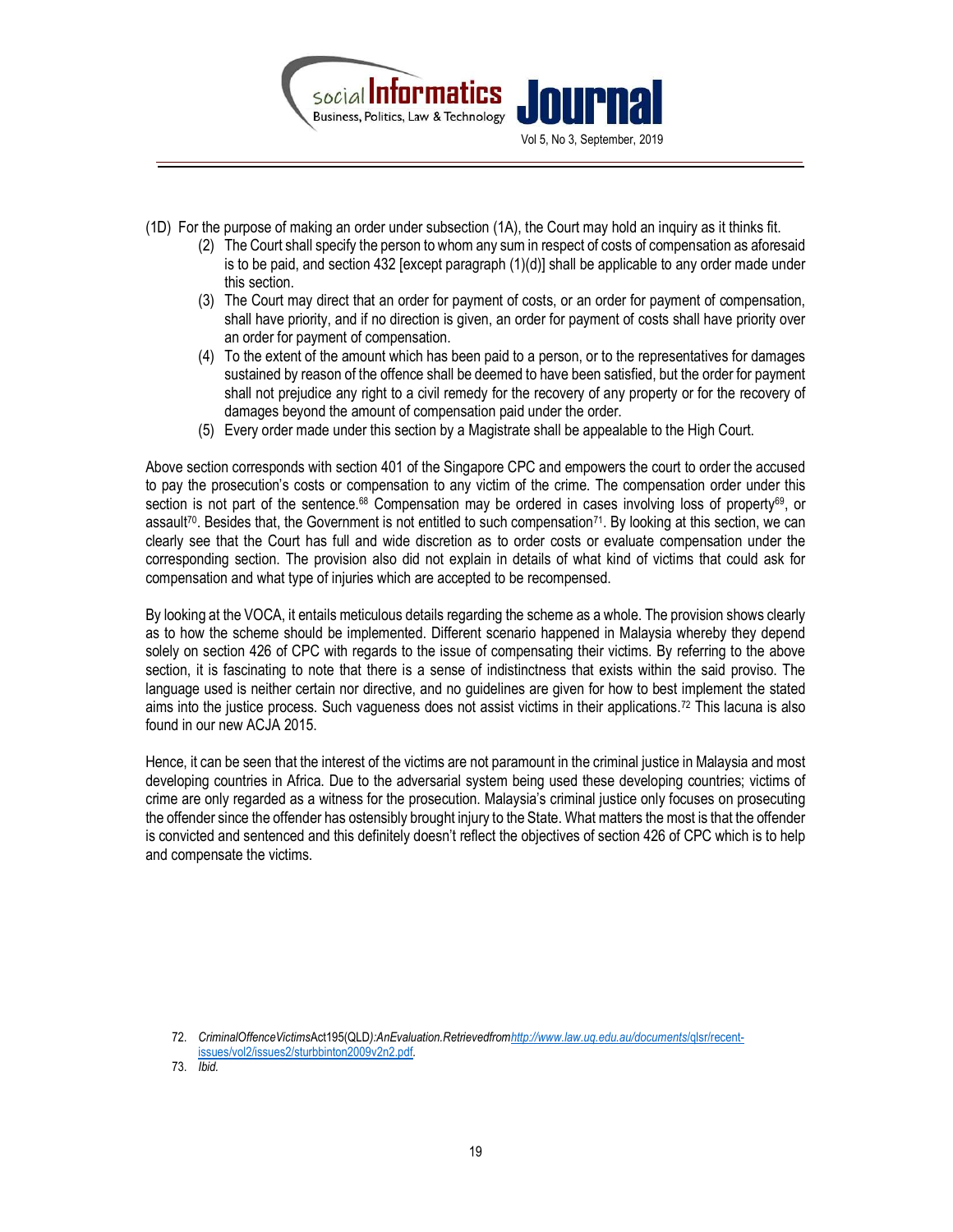

Since section 426 of CPC does not define specifically the type of injury sustained by the victim, it is hard to prove the injuries suffered by the victim especially for the victims of sexual offences. Usually, in order to compensate the victims, they have to prove the injuries that they are suffering from. Physical injuries might be proved because it can be seen but how can the court compensate based on the mental distress or traumatisation of a sexual offence's victim. How can the Court asses such injury and give compensation after that. Not only that injuries presuppose that victims of crimes suffered from obvious and visible injuries, such as bruising, fractures and loss of visions that should be highlighted, but also pernicious injuries such as genital wounds and internal damage should be accounted as well.73 The position in Malaysia is not quite different from Nigeria. It is the duty of the court to take into account the nature of the crime, the injury suffered, capacity of the accused to pay and other relevant circumstances while fixing the amount of fine or compensation.

Despite the wide powers given to the Court in assessing the compensation for victims, in reality, the granting of compensation order under section 426 of CPC has not become the practice of the courts in upholding criminal justice in Malaysia. The obvious flaws of the compensation order are; 1) it lacks guidelines in assessing the total sum that should be paid and, 2) lacking of cases or judicial precedent in making compensation orders. When the compensation order is not in practice, thus, the interests of the victims of crime have always been left in abeyance. In order to redress the victims of crime especially which involves victims of sexual offences, victim compensation scheme is seen as a perfect instrument to be used in recognizing that the victim has been through a terrible ordeal. By giving the victims chances to recuperate via victim compensation scheme would help in giving them back the self-power and control that they lost during the committal of sexual offences upon them. Therefore, it is suggested that Malaysia should enact specific legislation like VACO to secure the interests of the victims of crime and it is recommended that Malaysia should set up its own victim compensation scheme. It is, thus, evident that the fragmented legal framework providing for compensation by an offender to his victims for loss suffered or injury caused by commission of the offence is inadequate. It neither mandates the courts to compensate the victims nor create any legal right in their favour.

To meet up with international best practice it is pertinent that these developing countries need to urgently enact laws or introduce appropriate statutory provisions or schemes as an integral part of the criminal justice system, to provide for payment by the state and/or offender of compensation to the victim of crime.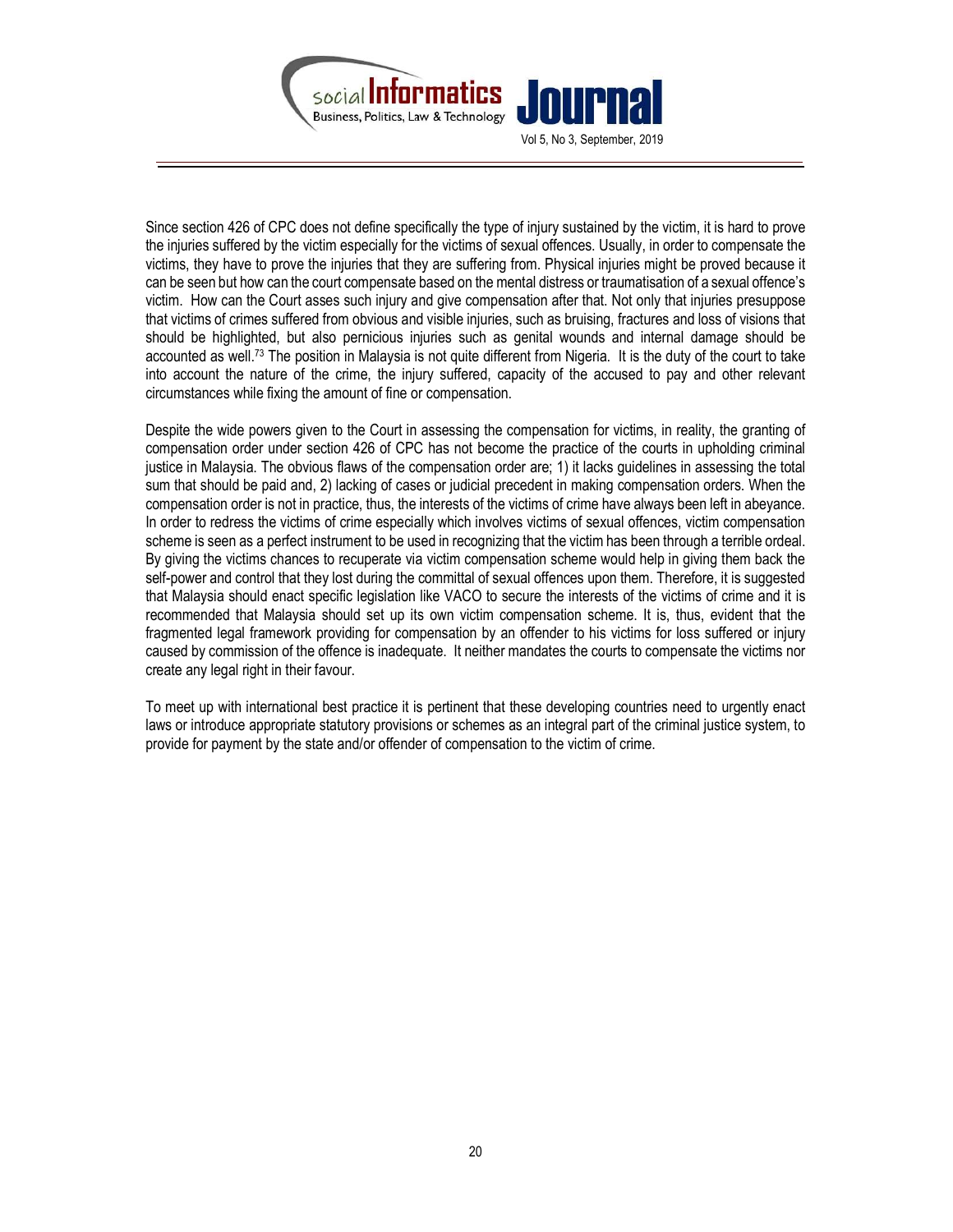

## 4. RECOMMENDATIONS

The paper having discussed the remedial task of our administrative justice system to convert law into results which seeks to deter violations and restore the moral balance when wrongs are committed, recommends the following:

- 1. As compensation is the most common remedy, every legal system should strive for certainty in calculating damages to avoid under- or over-compensating the victim. Uncertainty and arbitrariness in awards undermines respect for the law; legal certainty represents one of the modern jurisprudence's central concerns as the law searches for order and predictability.
- 2. In moving towards greater recognition of the importance of the interests of the victims of crime in the criminal process, Nigeria should enact an Act separate from the ACJA 2015 in compensating victims of crime. This has been part of a wider social and legislative trend. Hence, several countries have already taken initiatives by enacting specific legislation and setting up victim compensation schemes as well. To start with, organisation and operation of the Criminal Injuries Compensation Board operating in UK may be used as a model. Recently, the Committee of Ministers, Council of Europe, has given a set of guidelines touching upon all stages of criminal justice process and appealed to the governments of member-states to review their legislation and practice in accordance with them.<sup>74</sup> One such guideline suggests that the 'generally realised' existing limitations, restrictions or technical impediments preventing possibility of a compensation order by criminal court be abolished. To increase practical utility of the statutory provision as a law governing compensation in Nigeria and other developing countries, it is imperative to convert discretionary power of the court into a legal mandate requiring it in all suitable cases to pass compensation order. And when it decides not to do so it be made obligatory to record reasons for this.
- 3. Alternatively, victim of an offence be legally allowed to intervene in the criminal proceedings against the offender to claim compensation for loss or injury. Such a provision will certainly enhance use of the statutory provisions to compensate victims of crime for it would amount almost to a presumption that compensation is to be considered in every case.
- 4. Keeping in view recent developments and current trends in law relating to victims' remedies at the various international conventions and recommendations, it is high time that Nigeria gives serious reconsideration to the proposals therein in order to meet up with international best practice.
- 5. A comprehensive scheme for payment of compensation by the offender, as well as by State, based on sound and certain legal premise like the ICC Trust Fund, would certainly 'satisfy' and 'recompensate' the victims of crime and eliminate an element of personal vengeance against the offender, which otherwise may be satisfied by the victim by illegal means.

<sup>74.</sup> See, Council of Europe, collection of Recommendations, resolutions and Declarations of the Committee of Ministers concerning Human Rights, 1949-87, pp. 134-35. (1989).